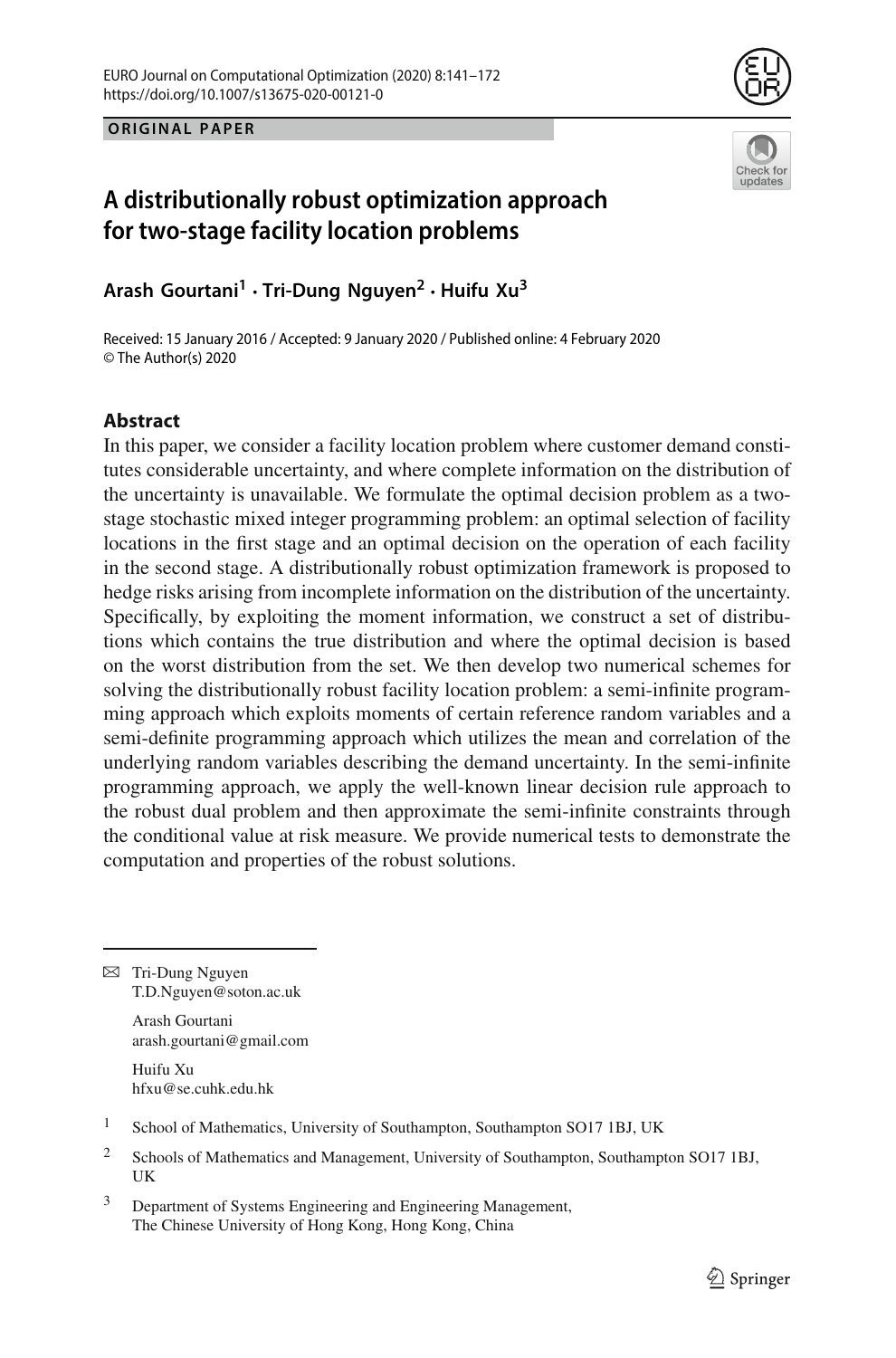**Keywords** Distributionally robust optimization · Facility location problem · Semi-definite programming · Semi-infinite programming

#### **Mathematics Subject Classification** 90B80

# **1 Introduction**

The classic discrete facility location problem (FLP) involves selecting a subset of facility locations within a finite set of available locations and assigning customers to the selected facilities with the aim to minimize the combined facility setup cost and transportation cost. In the most basic form, the discrete FLPs consist of allocating *p* facilities to a given list of candidate locations. In these so-called *p*-median problems, the fixed setup cost of all candidate sites is assumed to be equal. The objective function is only to minimize the total service cost to the customers, i.e., the transportation cost. Under the non-homogeneity of the facilities' setup cost, the *p*-median problem can be extended to uncapacitated facility location problems (UFLP) in which the setup cost is also added to the objective function. The UFLP assumes that facilities can serve an unlimited amount of demand. However, in many practical problems, facilities have capacity constraints and this leads to an important family of FLPs called capacitated facility location problems (CFLP) in which the cheapest-assignment criterion is not sufficient for the optimality of the solution. Note that in the *p*-median problem, the number of facilities to be installed is fixed to *p* whereas, in UFLP and CFLP, no such constraints are posed. The *p*-median, UFLP, and CFLP have been subjects of extensive research, and interested readers might refer to Daski[n](#page-30-0) [\(2011\)](#page-30-0), Daski[n](#page-30-1) [\(2008\)](#page-30-1) and ReVelle and Eisel[t](#page-30-2) [\(2005\)](#page-30-2) for some comprehensive reviews.

The aforementioned models share certain characteristics such as single-period planning horizon, single product and facility type, and deterministic parameters (i.e., demands, supplies, and costs). However, the deterministic assumption is one of the major drawbacks in coping with many real-world problems. The strategic decisions on facility setup are often capital-intensive, non-repetitive, and span a long time horizon. The decision has to be made at present and hence is subject to risks arising from uncertainties in demands and operations of the established facilities. Hedging the risk, therefore, becomes a vital component of the decision-making process. The facility location problem under uncertainty has attracted considerable attention recently; see, for examples, reviews in Owen and Daski[n](#page-30-3) [\(1998](#page-30-3)), Snyde[r](#page-31-0) [\(2006](#page-31-0)) and Lim et al[.](#page-30-4) [\(2010](#page-30-4)). Two major frameworks used to model uncertainty in the facility location problems are stochastic optimization and robust optimization.

In the first framework, stochastic optimization has long been a well-known mathematical method for finding optimal decisions under uncertainty. A key assumption in this approach is that the decision maker has complete information on the distribution of the uncertainty, through either empirical data or subjective judgment. However, in some circumstances, this might turn out to be difficult if not impossible when a strategic decision has to be made well in advance of the realization of the uncertainty.

In the second approach, the robust optimization framework, no assumption is made on the probability distribution of the uncertainty. The traditional proposed measure of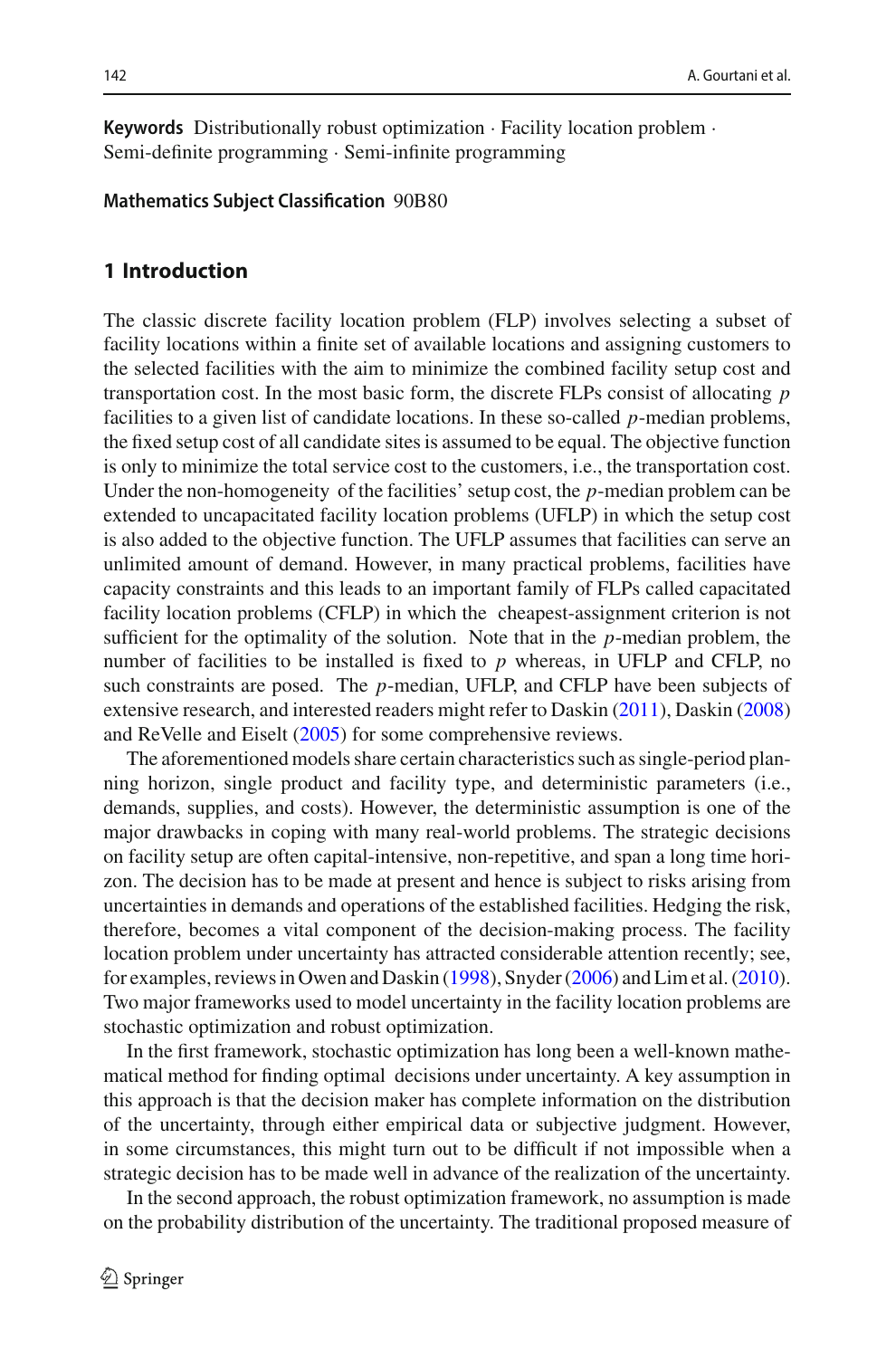robustness is the minmax cost approach in which the cost associated with the worst case scenario is minimized. Some of the examples of the minmax approach can be found in Averbakh and Berma[n](#page-29-0) [\(1997\)](#page-29-0), Averbakh and Berma[n](#page-29-1) [\(2000](#page-29-1)), Cond[e](#page-30-5) [\(2007\)](#page-30-5) and Snyder and Daski[n](#page-31-1) [\(2006](#page-31-1)).

A feasible way to address the issue of distributional uncertainty in stochastic optimization is to use the available data to construct a set of distributions which contains the true distribution of the uncertainty and make an optimal decision on the basis of the worst distribution from the set. This approach is known as distributionally robust optimization which was proposed by Scarf et al[.](#page-30-6) [\(1958\)](#page-30-6) and has now been extensively studied over the past few decades. [For some recent developments see Delage and Y[e](#page-30-7) [\(2010\)](#page-30-7), Esfahani and Kuh[n](#page-30-8) [\(2018](#page-30-8)), Wiesemann et al[.](#page-31-2) [\(2014](#page-31-2)), Xu et al[.](#page-31-3) [\(2018](#page-31-3)), Lu et al[.](#page-30-9) [\(2015\)](#page-30-9), Santiváñez and Carl[o](#page-30-10) [\(2018\)](#page-30-10) and references therein.] How to construct the set of distributions depends on the available information and there is no unified framework for this. For examples, if there are some empirical data which allow one to construct a nominal empirical distribution, then one may use the Kantorovich/Wasserstein metric or  $\phi$ -diverge[n](#page-30-8)ce to construct a ball of distributions (Esfahani and Kuhn [\(2018\)](#page-30-8) and Love and Bayraksa[n](#page-30-11) [\(2015](#page-30-11))); if the information comes with statistical quantities such as mean and variance, then one may use moment type conditions (Delage and Y[e](#page-30-7)  $(2010)$ , Wiesemann et al[.](#page-31-3)  $(2014)$  and Xu et al.  $(2018)$ ). In this paper, we use the moment approach. Specifically, we propose a distributionally robust optimization model for the capacitated facility location problem to deal with future demand uncertainty. We then propose two numerical schemes—namely a semi-definite program and a semi-infinite program—to solve the distributionally robust optimization model. Finally, we provide numerical results for medium size instances taken from the literature.

The remainder of this paper is organized as follows.

- 1. In Sect. [2,](#page-2-0) we formally describe the deterministic model, a two-stage stochastic model and a distributionally robust formulation of the stochastic model.
- 2. We then proceed with discussions on numerical schemes in the following two consecutive sections for solving the robust model depending on the availability of information on the distribution of demands: a semi-definite programming (SDP) scheme in Sect. [3](#page-6-0) and a semi-infinite programming (SIP) scheme in Sect. [4.](#page-13-0)
- 3. In Sect. [5,](#page-19-0) we report numerical test results of the two schemes and draw some conclusions in Sect. [6.](#page-29-2)

# <span id="page-2-0"></span>**2 Facility location models**

We first introduce the classic deterministic capacitated facility location (D-FLP) problem. By taking into account future uncertainty, we extend it to a two-stage stochastic facility location (S-FLP) modeling framework, which then forms the basis for developing a distributionally robust facility location (R-FLP) model.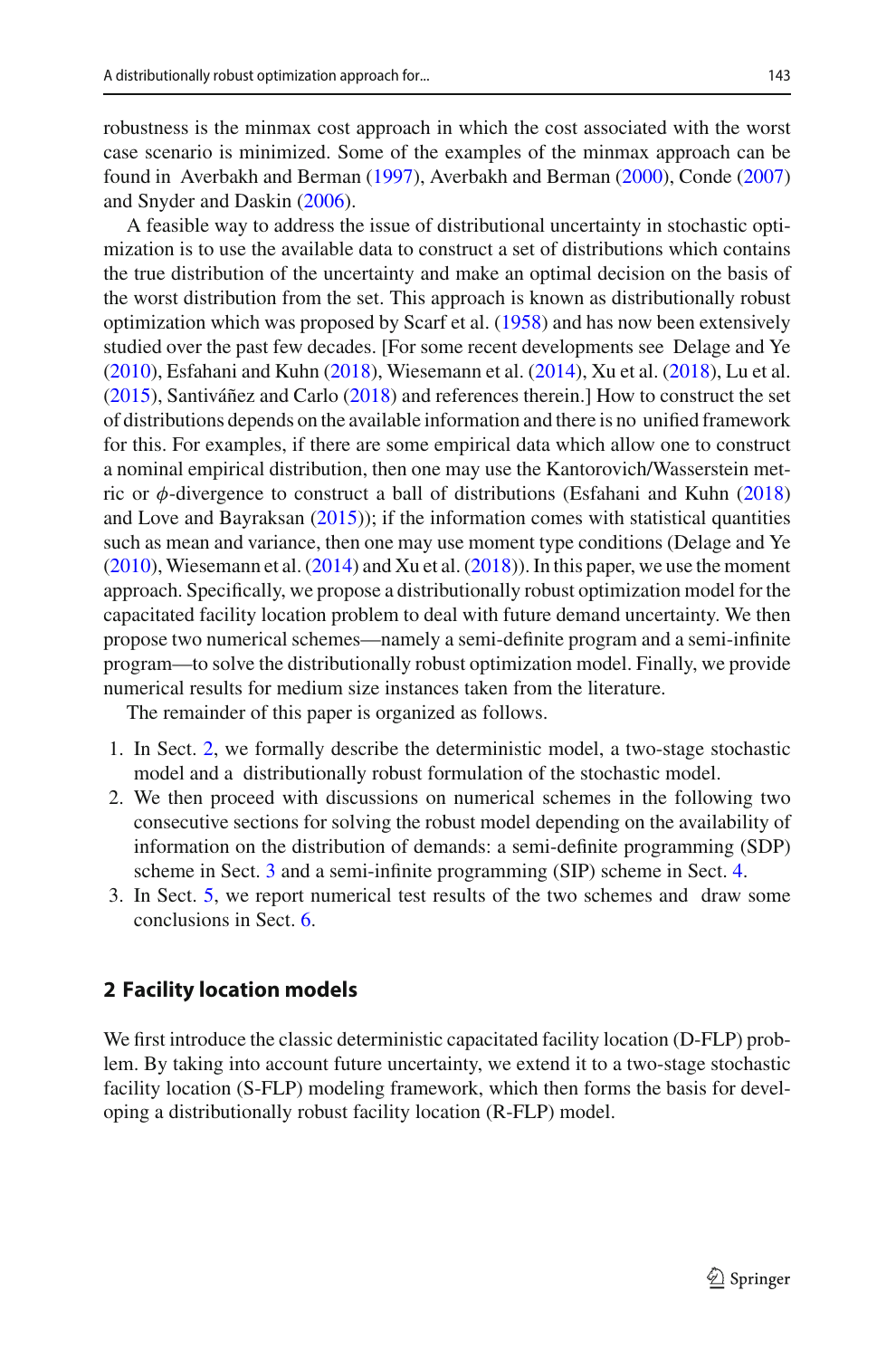#### <span id="page-3-1"></span>**2.1 Deterministic facility location model**

There is a vast body of literature on the deterministic facility location problem. A good review of the related literature is carried out by Owen and Daski[n](#page-30-3) [\(1998](#page-30-3)) and Daski[n](#page-30-0) [\(2011\)](#page-30-0). Suppose there are up to *n* facilities to be opened in a set of possible locations  $I = \{1, \ldots, n\}$ , indexed by *i*. Let  $J = \{1, \ldots, m\}$  be the set of customers, indexed by *j*. The location decision variable  $z_i$  is defined as:

$$
z_i = \begin{cases} 1 & \text{if the facility } i \text{ is opened,} \\ 0 & \text{otherwise,} \end{cases}
$$

and continuous assignment variable  $x_{ij}$  determines the service quantity or the transportation quantity as we refer to it in this work, assigned from facility *i* to customer *j*. Each facility  $i \in I$  has a fixed opening cost of  $b_i$  and, if opened, has a service capacity  $s_i$  that can be used by one or more customers. Likewise, each customer  $j \in J$ is characterized by a demand  $d_i$  that needs to be satisfied by one or more facilities. In the deterministic framework, it is assumed that the customer demand and the capacity of the facilities are known. The unit service cost of facility *i* for serving customer *j* is denoted by *ci j* and assumed to be known; for example, transportation costs are proportional to the distances between the facilities and the customers. Note that real-life transportation problems are likely to be unbalanced; that is, the total demand might exceed the total supply (Goya[l](#page-30-12) [1984\)](#page-30-12). To avoid the unbalance in the transportation problem, we assume that an external supplier will serve the excess demand  $w_j$  of customer *j*. The unit service cost of this external supply facility, denoted by  $C_i$ , is assumed to be sufficiently large,  $C_i \geq \max_{i \in I} c_{ij}$ , so that the external supply is invoked only when the total supply from all facilities fails to satisfy the demand.

The objective of the facility location problem is to minimize the total fixed cost of opening the facilities and the future transportation costs while satisfying the customer demand and supply capacity constraints. The deterministic FLP is formulated as follows:

<span id="page-3-0"></span>(D-FLP) 
$$
\min_{\mathbf{z}, \mathbf{x}, \mathbf{w}} \sum_{i} b_i z_i + \sum_{i,j} c_{ij} x_{ij} + \sum_{j} C_j w_j
$$
  
s.t. 
$$
\sum_{i} x_{ij} + w_j \ge d_j, \forall j \in J,
$$
 (2.1a)

$$
\sum_{j} x_{ij} \le z_i s_i, \ \forall \ i \in I,
$$
\n(2.1b)

$$
x_{ij} \ge 0, \ \forall \ j \in J, \ i \in I,
$$
\n
$$
(2.1c)
$$

$$
w_j \ge 0, \ \forall \ j \in J,
$$
\n
$$
(2.1d)
$$

$$
z_i \in \{0, 1\}, \ \forall \ i \in I. \tag{2.1e}
$$

Balance constraint  $(2.1a)$  ensures that the demands of all customers are met. Constraint [\(2.1b\)](#page-3-0) prevents the service level assigned to each facility from exceeding its capacity and also ensures that the customers cannot be served by un-built facilities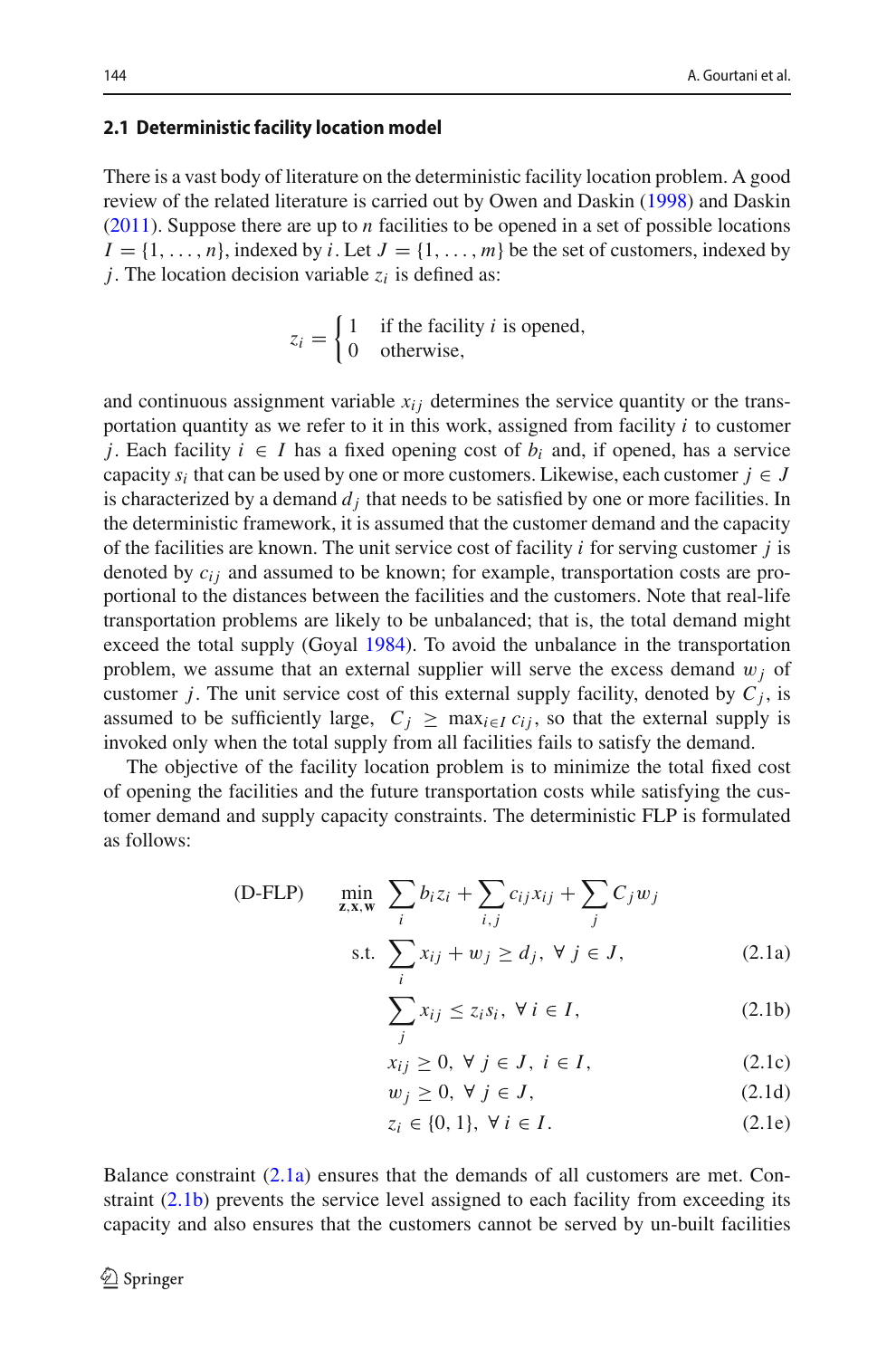(i.e., when  $z_i = 0$ ,  $x_i$  must be equal to zero). Finally, constraints [\(2.1c\)](#page-3-0)–[\(2.1e\)](#page-3-0) enforce the nonnegativity of the service quantities and the binary nature of the facility allocating decisions, respectively. Variations of deterministic facility location formulations similar to the D-FLP have been well studied in the literature. We refer the readers to Daski[n](#page-30-0) [\(2011\)](#page-30-0) for more details about these.

#### **2.2 Two-stage stochastic model**

The facility location problems involve uncertainties that stem from unpredictability of demand, supply and service costs. Since the facility location decisions are irreversible and capital intensive, it is vital to take into account the future uncertainties when the facility location decisions are made. Louveau[x](#page-30-13) [\(1986](#page-30-13)) first introduced a two-stage stochastic program with recourse for solving simple plant location problems and *p*median problems where uncertainties in demand, production and transportation costs are considered. Wu et al[.](#page-31-4) [\(2015\)](#page-31-4) develop a distributionally robust model for the uncapaciated facility location problem under demand uncertainty and derive some nice reformulation of the stochastic model. We follow this approach but extend it to the capacitated cases. There are several differences between our model and that in Wu et al[.](#page-31-4) [\(2015](#page-31-4)) which are described below. First of all, Wu et al.'s model is for the uncapacitated case, which means each facility can serve as many customers as it wishes as long as the total transportation distances are minimized as part of the objective function. Their decision variables are which facilities to *fully* serve which customers while our decision variables are to what extend each facility, if opened, serves each customer. When the facilities have unlimited capacity, the demand uncertainty does not play as much of an important role as when there is capacity limitation. This is because, despite uncertain demand, each customer is still being fully served by the nearest facility. In our case, it is possible that the demand exceeds the nearby facilities' capacities and hence we have to buy and transport from one or more expensive sources.

To extend the deterministic model described in Sect. [2.1](#page-3-1) to a stochastic setting, customer demand is assumed to be stochastic with a known probability distribution. Instead of having a deterministic demand vector **d**, we use the notation  $\mathbf{d}(\xi)$  for the stochastic demands that depend on a random vector *ξ* . For convenience in notation, we use  $d(\xi)$  and  $\xi$  interchangeably; that is, both  $d_i(\xi)$  and  $\xi_i$  refer to the stochastic demand of customer *j*. The objective of the two-stage problem is to minimize the sum of fixed investment cost of allocating the facilities and the expected future transportation costs. The resulting mathematical model is given as follows,

<span id="page-4-2"></span><span id="page-4-0"></span>(S-FLP) 
$$
\min_{\mathbf{z}} \sum_{i} b_{i} z_{i} + \mathbb{E} [g(\mathbf{z}, \boldsymbol{\xi})]
$$
  
s.t.  $z_{i} \in \{0, 1\}, \forall i \in I,$  (2.2)

where  $g(\mathbf{z}, \boldsymbol{\xi})$  is the optimal value of the second-stage transportation problem

<span id="page-4-1"></span>
$$
g(\mathbf{z},\boldsymbol{\xi}) := \min_{x,w} \sum_{i,j} c_{ij} x_{ij} + \sum_j C_j w_j,
$$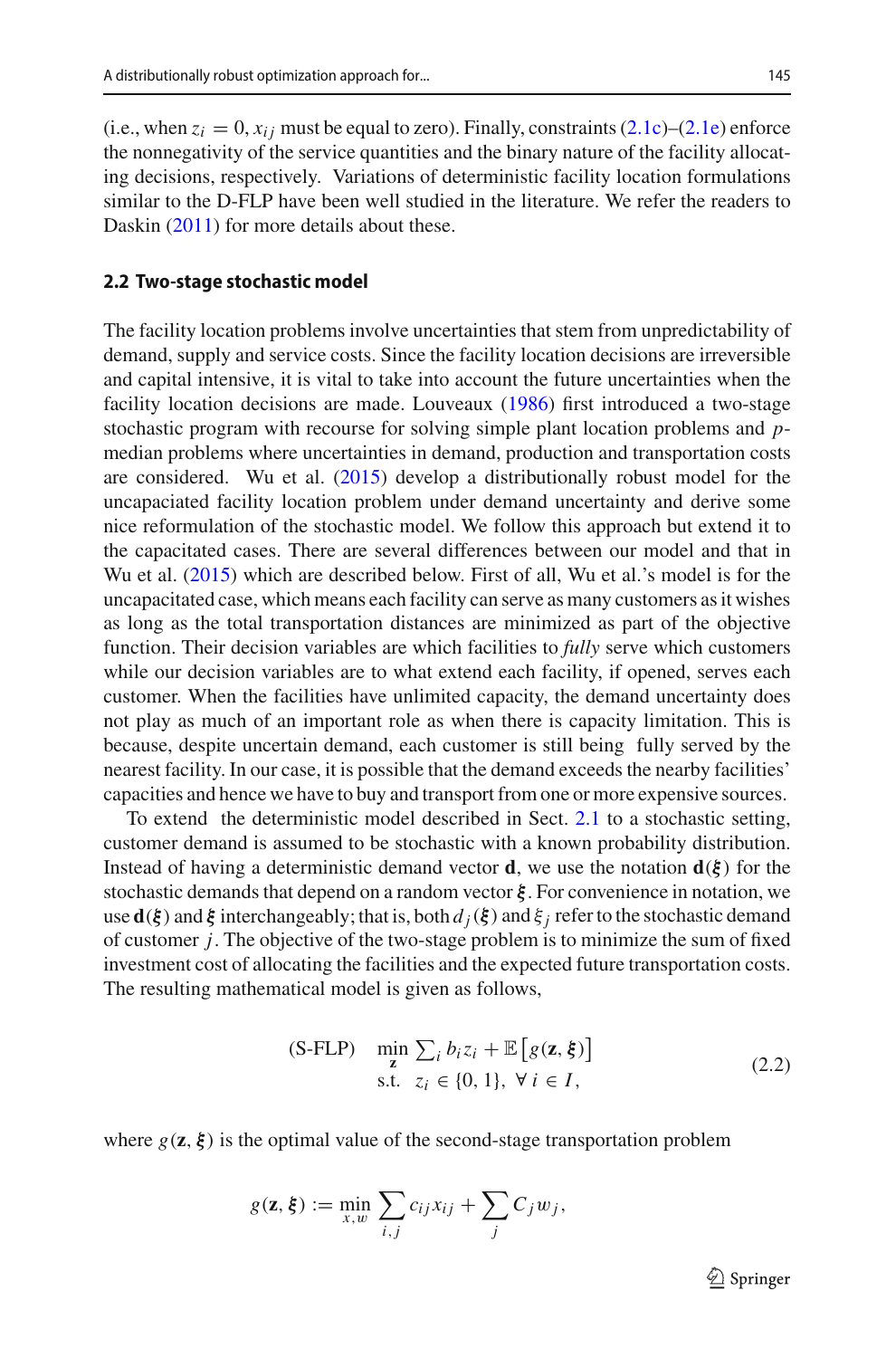$$
\text{s.t. } \sum_{i} x_{ij} + w_j \ge d_j(\xi), \ \forall \ j \in J,
$$
\n
$$
(2.3a)
$$

$$
\sum_{j} x_{ij} \le z_i s_i, \ \forall \ i \in I,
$$
\n(2.3b)

$$
x_{ij} \ge 0, \ \forall \ i \in I, \ j \in J,
$$
\n
$$
(2.3c)
$$

$$
w_j \ge 0, \ \forall \ j \in J,\tag{2.3d}
$$

and the expectation is taken w.r.t. the distribution of random vector *ξ* . In this formulation, the decision on **z** in the first stage determines the location of new facilities to be built, before the realization of the uncertain demand  $\mathbf{d}(\boldsymbol{\xi})$ , while in the second stage a decision is made to specify allocation of transportation resources after the demand is realized. The optimal value  $g(\mathbf{z}, \boldsymbol{\xi})$  of the second-stage problem therefore depends on **z** and *ξ* .

#### **2.3 Distributionally robust facility location model**

One of the major difficulties which often arises in facility location problems is the lack of complete information on the probability distribution of future customer demands at different locations. We consider a setting where there might be limited information on the probability distribution *P* of the random parameters *ξ* . Suppose that we are able to construct a set of probability distributions, denoted by  $P$ , which contains the true probability distribution *P*. In order to hedge the risk against ambiguity of the true distribution, we may consider a robust model where the optimal decision on the location of the new facilities to be built and the operation of all facilities is based on the worst distribution from *P*. In the literature of robust optimization, *P* is called the *ambiguity set* which reflects the fact that there is an ambiguity in the true probability distribution in this setup. The corresponding distributionally robust optimization problem can be formulated as

<span id="page-5-0"></span>
$$
\begin{array}{ll}\n\text{(R-FLP)} & \min \mathbf{b}^T \mathbf{z} + \sup_{P \in \mathcal{P}} \mathbb{E}_P \left[ g(\mathbf{z}, \boldsymbol{\xi}) \right) \\
& \text{s.t.} \quad \mathbf{z} \in \{0, 1\}^n.\n\end{array} \tag{2.4}
$$

One of the key elements in distributionally robust optimization is construction of the ambiguity set. Over the past few decades, various statistical methods have been proposed among which the method using moment information of the underlying probability distribution s[e](#page-30-7)ems to be popular; see Delage and Ye  $(2010)$  $(2010)$  and references therein. Another widely adopted approach is a mixture distribution which uses a convex combination of some observed and/or predicted distributions. In this paper, we will consider the moment approach which seems to be relevant in the problem setting. We will proceed our discussions through two distinct mathematical formulations: In the first formulation, we assume the mean value and covariance of *ξ* are known and consequently we reformulate problem [\(2.4\)](#page-5-0) as a semi-definite program (SDP). In the second formulation, we weaken the assumption by merely assuming the mean value of *ξ* is known and subsequently reformulate problem [\(2.4\)](#page-5-0) as a semi-infinite program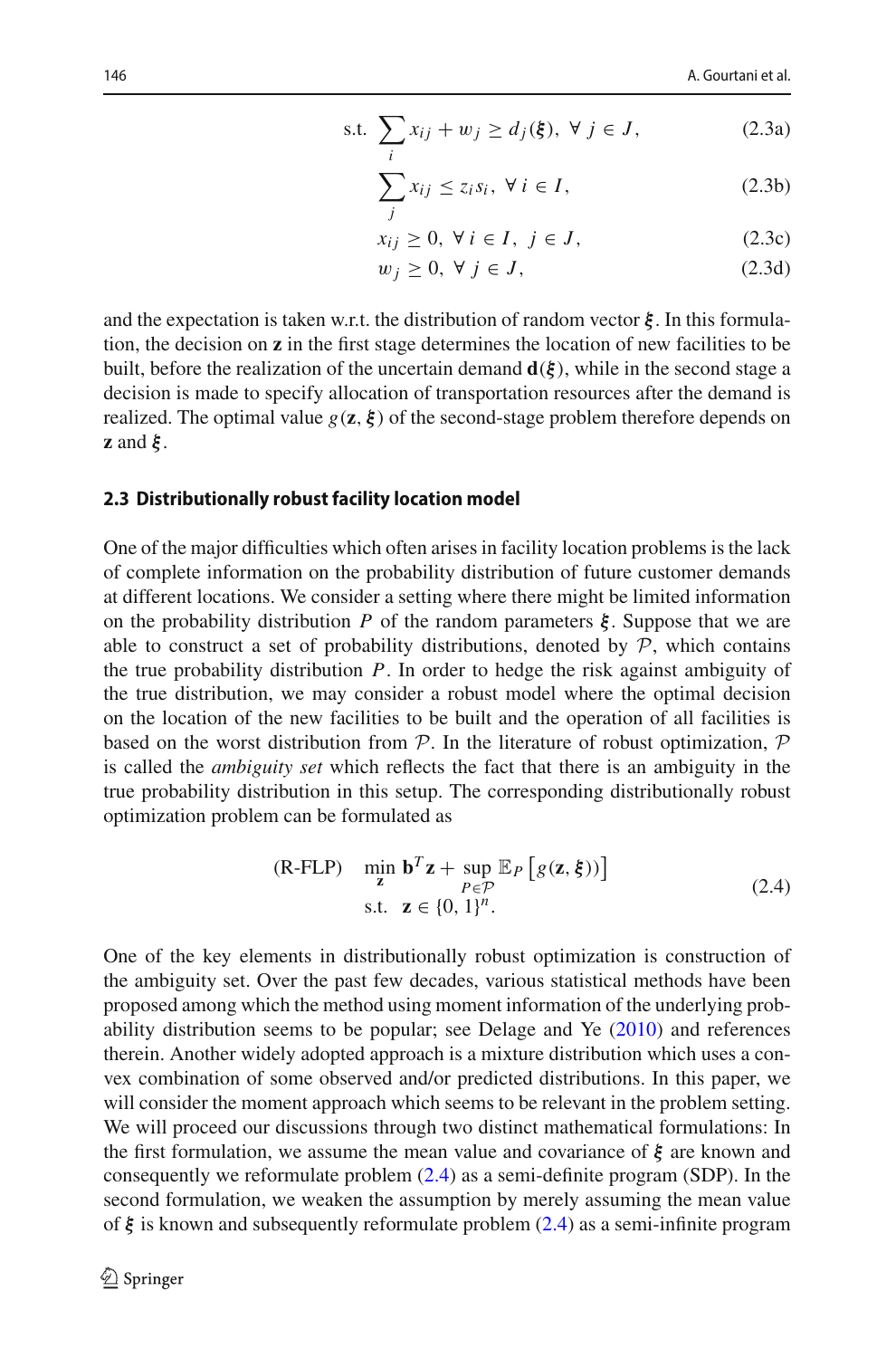(SIP). We then develop appropriate numerical procedures for solving the resulting optimization problems.

# <span id="page-6-0"></span>**3 A semi-definite programming approach**

In this section, we first formulate the (R-FLP) problem as an integer semi-definite program in Sect. [3.1.](#page-6-1) The resulting model, however, has a large number of SDP constraints in addition to the inherent binary variables for the facility location decisions. We propose to resolve the integrality issue by using a generic genetic algorithm in Sect. [3.2](#page-12-0) and the large number of SDP constraints by using a row generation algorithm in Sect. [3.3.](#page-12-1)

### <span id="page-6-1"></span>**3.1 SDP formulation**

We first investigate (R-FLP) with some moment information of *ξ* .

Let  $\Xi$  denote the range of  $\xi$  and  $\mathscr{P}(\Xi)$  the set of all probability measures over  $\Xi$ . We consider the following ambiguity set,

<span id="page-6-3"></span>
$$
\mathcal{P} = \left\{ P \in \mathcal{P}(\Xi) : \mathbb{E}_P[\xi] = \mu, \quad \mathbb{E}_P[\xi \xi^T] = \mathbf{Q} \right\},\tag{3.1}
$$

where  $\mu$  and **Q** denote the first and second moments of  $\xi$ . In practice, the true moments may be unknown. In the literature of distributionally robust optimization, one often specifies a range for these statistical quantities; see for instance Delage and Y[e](#page-30-7) [\(2010\)](#page-30-7). Assume here that both  $\mu$  and **Q** can be approximated using empirical data. Quantification of the difference between the ambiguity using true moments and the one using sample average approximation is well documented in Sun and X[u](#page-31-5) [\(2015\)](#page-31-5) and Zhang et al[.](#page-31-6) [\(2016\)](#page-31-6). Its impact on the optimal value and optimal solutions can also be found in these papers.

Let

<span id="page-6-2"></span>
$$
H(\mathbf{z}) = \sup_{P \in \mathcal{P}} \mathbb{E}_P \left[ g(\mathbf{z}, \boldsymbol{\xi}) \right]. \tag{3.2}
$$

Problem [\(3.2\)](#page-6-2) is related to the classical problem of moments. Here, instead of finding a feasible distribution  $P \in \mathcal{P}$ , we want to find one which maximizes the expected value of *g*(**z**, *ξ* ). For a discussion on the background of the problem of moments, interested readers are referred to Landa[u](#page-30-14) [\(1987\)](#page-30-14). Let  $\mathcal{M}^+$  denote the set of all nonnegative finite measures on measurable space  $(E, \mathcal{B})$ . Then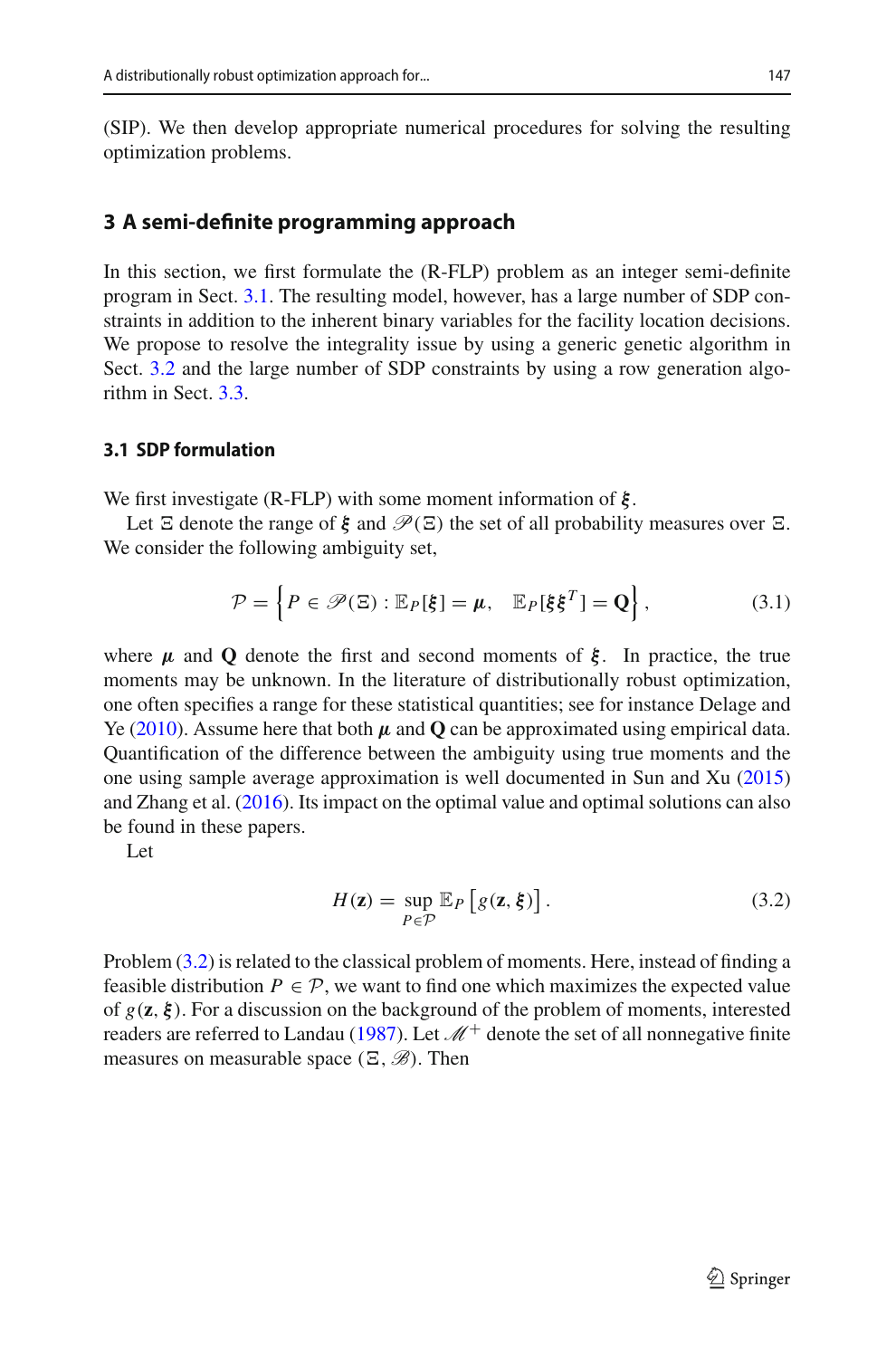<span id="page-7-0"></span>
$$
H(\mathbf{z}) := \sup_{P \in \mathcal{M}^+} \int_{\Xi} g(\mathbf{z}, \xi) P(\mathrm{d}\xi)
$$
  
s.t. 
$$
\int_{\Xi} \xi_i \xi_j P(\mathrm{d}\xi) = Q_{ij}, \forall i, j = 1, ..., m,
$$

$$
\int_{\Xi} \xi_i P(\mathrm{d}\xi) = \mu_i, \forall i = 1, ..., m,
$$

$$
\int_{\Xi} P(\mathrm{d}\xi) = 1,
$$
 (3.3)

where  $Q_{ij}$  denotes the  $(ij)$ th component of **Q**, and  $\mu_j$  the *j*th component of  $\mu$ .

Let  $\mathbb{S}^{m \times m}$  denote the space of *m* by *m* real matrices. Let  $\mathbf{Y} \in \mathbb{S}^{m \times m}$ ,  $\mathbf{v} \in \mathbb{R}^m$  and  $y_0 \in \mathbb{R}$  denote the dual variables associated with the moment constraints in [\(3.3\)](#page-7-0). We can then write the Lagrangian dual problem of  $(3.3)$  as follows,

<span id="page-7-3"></span><span id="page-7-1"></span>
$$
H_D(\mathbf{z}) := \min_{\mathbf{Y}, \mathbf{y}, \mathbf{y}_0} \mathbf{Q} \bullet \mathbf{Y} + \boldsymbol{\mu}^{\mathrm{T}} \mathbf{y} + \mathbf{y}_0
$$
  
s.t. 
$$
\boldsymbol{\xi}^T \mathbf{Y} \boldsymbol{\xi} + \boldsymbol{\xi}^T \mathbf{y} + \mathbf{y}_0 \ge g(\mathbf{z}, \boldsymbol{\xi}), \ \forall \boldsymbol{\xi} \in \mathbb{R}^m.
$$
 (3.4)

Here and later on *A* • *B* denotes the Frobenius inner product of matrices *A* and *B*. This kind of dual formulation is well-known; see for instance Zymler et al[.](#page-31-7) [\(2013](#page-31-7)) and (Shapiro et al[.](#page-31-8) [2009,](#page-31-8) Chapter 6) for general moment problems. It is easy to prove that  $H(z) \leq H_D(z)$ ; see for i[n](#page-30-15)stance Bertsimas and Sethuraman [\(2000](#page-30-15)).

For strong duality results to hold, we make the following assumption

**Assumption 3.1** The linear matrix inequality  $Q - \mu \mu^T > 0$  holds, where  $A > 0$ means *A* is positive definite.

Here and later on we write  $A \succeq 0$  for matrix A being positive semi-definite. Note that, for  $(\mu, 0)$  to be valid first and second moments of some random variable, it is necessary to have condition  ${Q - \mu\mu^T \ge 0}$  satisfied. Indeed, for any vector v, we have

<span id="page-7-2"></span>
$$
v^{\mathrm{T}}(\mathbf{Q} - \boldsymbol{\mu}\boldsymbol{\mu}^{T})v = v^{\mathrm{T}}\mathrm{E}\left[ (\boldsymbol{\xi} - \mathrm{E}[\boldsymbol{\xi}]) (\boldsymbol{\xi} - \mathrm{E}[\boldsymbol{\xi}])^{\mathrm{T}} \right]v
$$

$$
= \mathrm{E}\left[ v^{\mathrm{T}}(\boldsymbol{\xi} - \mathrm{E}[\boldsymbol{\xi}]) (\boldsymbol{\xi} - \mathrm{E}[\boldsymbol{\xi}])^{\mathrm{T}} v \right]
$$

$$
= \mathrm{E}\left[ (v^{\mathrm{T}}(\boldsymbol{\xi} - \mathrm{E}[\boldsymbol{\xi}]))^{2} \right] \geq 0,
$$

since  $v^T(\xi - E[\xi])$  is a scalar. Thus, the covariance matrix is positive definite unless the uncertain sources *ξ* are linearly dependent. Assumption [3.1](#page-7-1) is slightly stronger as we replace positive semi-definiteness with positive definiteness, i.e., we explicitly assume that there is no linear dependency among the sources of uncertainty. This is needed for reasons of technicality in proving the strong duality result, which is formally stated in the following proposition.

**Proposition [3.1](#page-7-1)** *Under Assumption* 3.1,  $H(z) = H_D(z)$ *.*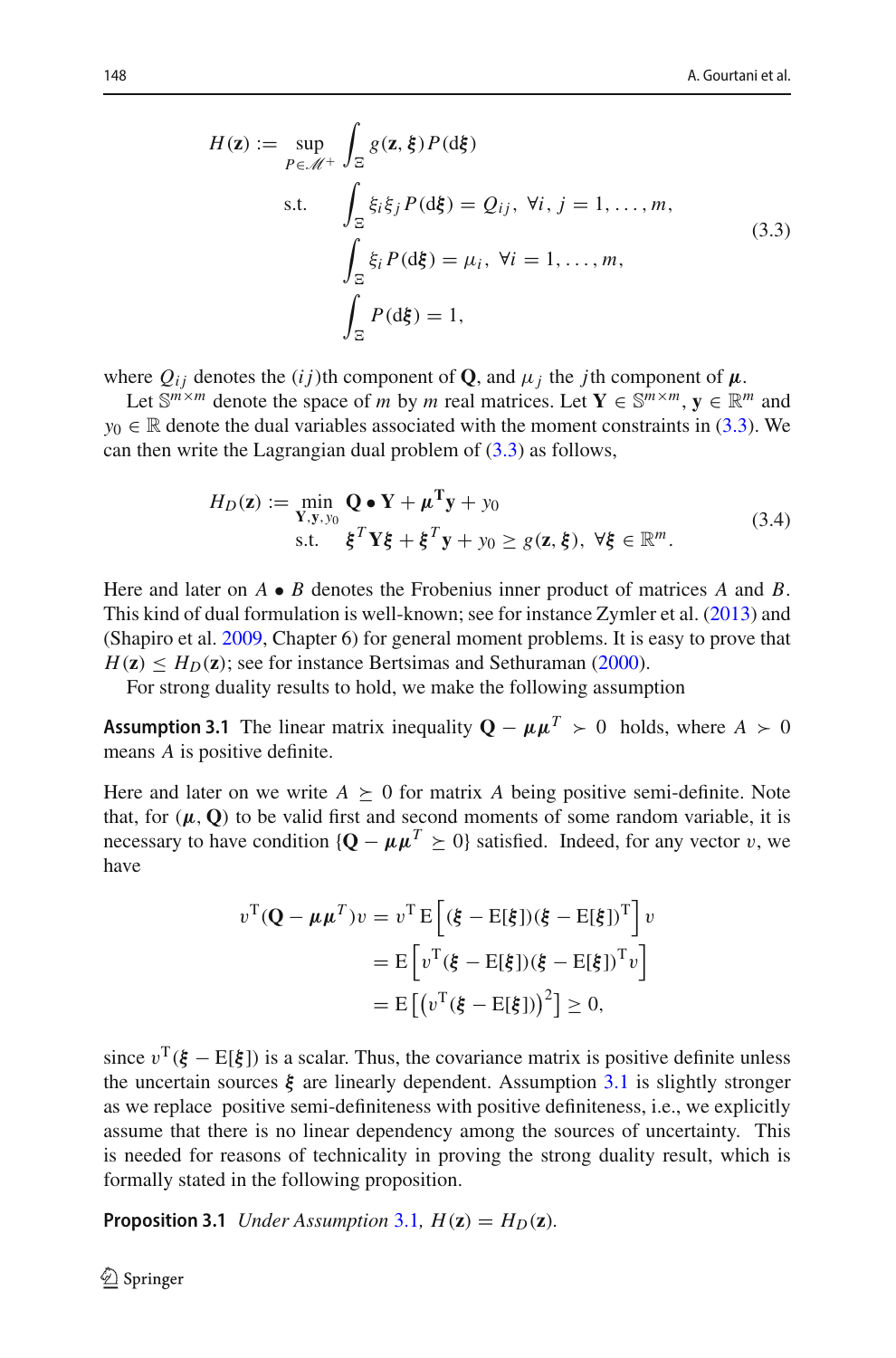*Proof* Let us define  $\mathcal{H} = \{(M, v) \mid M = M^T, M \succ v v^T\}$ . For any fixed  $(M, v) \in \mathcal{H}$ , there exists a symmetric matrix *W* such that  $W^2 = (M - vv^T)$ . We can then construct a random variable  $\boldsymbol{\xi} = W X + v$  such that  $\boldsymbol{\xi}$  has a mean value of v and a covariance matrix of  $(M - vv<sup>T</sup>)$ , where  $X \in \mathbb{R}^n$  is a random vector which follows the standard multivariate normal distribution. It is easy to verify that  $\xi$  satisfies the following:

<span id="page-8-0"></span>
$$
\int_{\Xi} \xi_i \xi_j P(\mathrm{d}\xi) = M_{ij}, \ \forall i, j = 1, \dots, m,
$$
\n
$$
\int_{\Xi} \xi_i P(\mathrm{d}\xi) = v_i, \ \forall i = 1, \dots, m,
$$
\n
$$
\int_{\Xi} P(\mathrm{d}\xi) = 1.
$$
\n(3.5)

In other words, using any choice of  $(M, v) \in H$  to replace  $(0, \mu)$  in the right-hand side of [\(3.5\)](#page-8-0) would lead to a feasible  $\xi$ . In addition, we can show that  $H$  is an open set. Therefore, under Assumption [3.1,](#page-7-1) i.e.,  $(\mathbf{Q}, \mu) \in \mathcal{H}$ , we also have  $(\mathbf{Q}, \mu)$  to belong to the interior of  $H$ . As a result, there exists a neighborhood  $B$  small enough around  $(\mathbf{Q}, \mu)$  such that if we replace the right-hand side of [\(3.5\)](#page-8-0) by any  $(M, v) \in \mathcal{B}$ , the system of equations [\(3.5\)](#page-8-0) is still feasible (for some different *ξ* ). This is the sufficient condition for having strong duality result to hold, i.e.,  $H(\mathbf{z}) = H_D(\mathbf{z})$ , as stated in (Shapiro 2001, Proposition 3.4). (Shapir[o](#page-30-16) [2001](#page-30-16), Proposition 3.4). 

From the strong duality result, problem [\(2.4\)](#page-5-0) can be equivalently written as

<span id="page-8-2"></span>
$$
\min_{\mathbf{z}, \mathbf{Y}, \mathbf{y}, \mathbf{y}_0} \mathbf{b}^T \mathbf{z} + \mathbf{Q} \cdot \mathbf{Y} + \boldsymbol{\mu}^T \mathbf{y} + \mathbf{y}_0
$$
\n
$$
\text{s.t.} \quad \xi^T \mathbf{Y} \xi + \xi^T \mathbf{y} + \mathbf{y}_0 \ge g(\mathbf{z}, \xi), \ \forall \xi \in \Xi,
$$
\n
$$
\mathbf{z} \in \{0, 1\}^n. \tag{3.6}
$$

Let us now write down the dual of the transportation problem described in problem [\(2.3\)](#page-4-0),

<span id="page-8-1"></span>
$$
g_D(\mathbf{z}, \boldsymbol{\xi}) = \max_{\alpha, \beta} \sum_j \alpha_j \xi_j - \sum_i \beta_i (s_i z_i)
$$
  
s.t.  $\alpha_j - \beta_i \le c_{ij}$ ,  $\forall i \in I, j \in J$ ,  
 $\alpha_j \le C_j$ ,  $\forall j \in J$ ,  
 $\alpha_j, \beta_i \ge 0$ ,  $\forall i \in I, j \in J$ ,  
 $(3.7)$ 

where  $\alpha_j$ ,  $j \in J$ , are dual variables associated with demand constraints [\(2.3a\)](#page-4-1) and  $\beta_i$ ,  $i \in I$ , are dual variables associated with supply constraints [\(2.3b\)](#page-4-1). Observe that problem [\(2.3\)](#page-4-0) satisfies the Mangasarian-Fromovitz constraint qualification (MFCQ). Thus the Lagrange multipliers of the problem are bounded and there exists a positive number  $C'$  such that the problem above is equivalent to the following,

(DTP) 
$$
g_D(\mathbf{z}, \boldsymbol{\xi}) = \max \boldsymbol{\alpha}, \boldsymbol{\beta} \sum_j \alpha_j \xi_j - \sum_i \beta_i (s_i z_i)
$$
  
s.t. constraints of problem (3.7),  
 $\beta_i \le C', \forall i \in I.$ 

 $\mathcal{D}$  Springer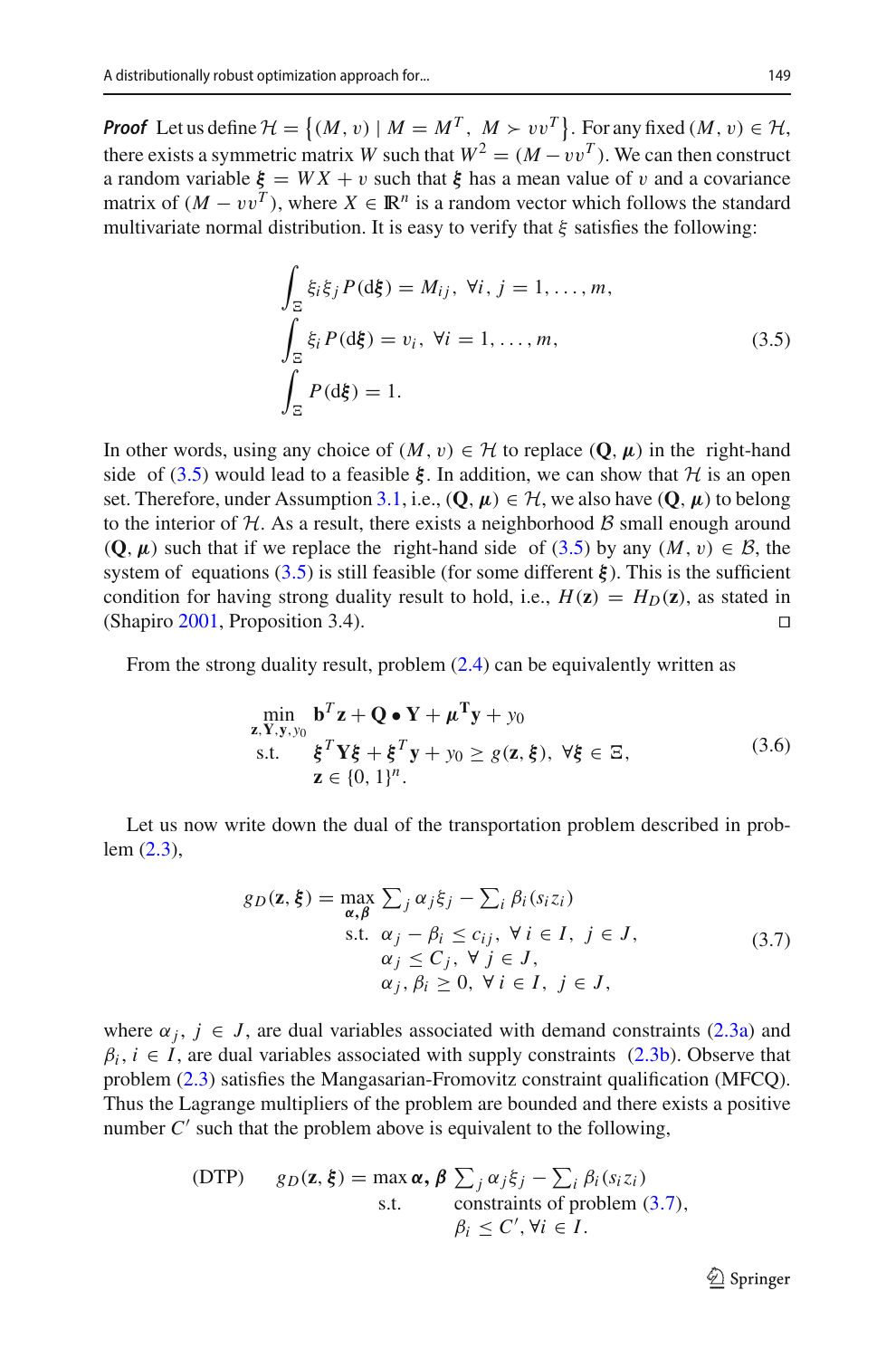To ease the notation, let  $\gamma_\alpha := \alpha$ ,  $\gamma_\beta := \beta$ , and  $\gamma := (\gamma_\alpha, \gamma_\beta)$ . Let  $\Gamma$  denote the feasible set of (DTP). It is easy to observe that  $\Gamma$  is a polyhedral in  $\mathbb{R}^{|I|+|J|}$  where  $|I|$ and  $|J|$  denote the cardinality of the index sets  $I$  and  $J$ , respectively.

It is easy to observe that  $\Gamma$  is a bounded polyhedral. In addition, the finiteness number o[f](#page-30-17) vertices of  $\Gamma$  follows from Balinski and Russakoff [\(1984](#page-30-17)).

Let  $\{y^1, \ldots, y^N\}$  denote the set of vertices. Using the notation introduced above, we can rewrite (DTP) in a neater form,

$$
g_D(\mathbf{z}, \boldsymbol{\xi}) = \max_{\mathbf{S}, \mathbf{t}} \boldsymbol{\gamma}(\mathbf{z}) \boldsymbol{\xi}^T \boldsymbol{\gamma}_{\alpha} - \boldsymbol{\gamma}_{\beta}^T (\mathbf{s} \circ \mathbf{z})
$$
  
s.t. 
$$
\boldsymbol{\gamma} \in \Gamma,
$$
 (3.8)

where (**s**  $\circ$  **z**) denotes an *m*-dimensional vector with components  $s_i z_i$  for  $i \in I$ . Combining  $(3.6)$  and  $(DTP)$ , we can recast the robust facility location problem  $(2.4)$  as a semi-definite program through the following proposition.

**Proposition 3.2** *Let*  $P$  *be defined as in* [\(3.1\)](#page-6-3) *and*  $E=R^m$ *. Under Assumption* [3.1](#page-7-1)*, the two-stage distributionally robust facility location problem* [\(2.4\)](#page-5-0) *can be reformulated as the following semi-definite optimization problem:*

<span id="page-9-2"></span>
$$
(R\text{-SDP})\quad \min_{\mathbf{z}, \mathbf{Y}, \mathbf{y}, \mathbf{y}_0} \mathbf{b}^T \mathbf{z} + \mathbf{Q} \cdot \mathbf{Y} + \boldsymbol{\mu}^T \mathbf{y} + \mathbf{y}_0
$$
\n
$$
\text{s.t.} \quad \begin{bmatrix} y_0 + \boldsymbol{\gamma} \boldsymbol{\beta}^T (\mathbf{s} \circ \mathbf{z}) & \frac{1}{2} (\mathbf{y} - \boldsymbol{\gamma} \boldsymbol{\alpha})^T \\ \frac{1}{2} (\mathbf{y} - \boldsymbol{\gamma} \boldsymbol{\alpha}) & \mathbf{Y} \end{bmatrix} \succeq 0, \ \forall \mathbf{y} \in \{\mathbf{y}^1, \dots, \mathbf{y}^N\}
$$
\n
$$
\mathbf{z} \in \{0, 1\}^n. \tag{3.9}
$$

*Proof* It follows from Proposition [3.1](#page-7-2) that, under Assumption [3.1,](#page-7-1)  $H(z) = H_D(z)$  and problem [\(2.4\)](#page-5-0) can be reformulated as problem [\(3.6\)](#page-8-2). Note that the reformulation still involves  $g(\mathbf{z}, \boldsymbol{\xi})$ . Since  $g(\mathbf{z}, \boldsymbol{\xi})$  and  $g_D(\mathbf{z}, \boldsymbol{\xi})$  are primal and dual LPs of each other and since both of them are feasible (i.e., by setting  $\mathbf{x} = 0$ ,  $\omega_j = d_j$ ,  $\forall j \in J$  in the primal and  $= \mathbf{f} \mathbf{i} = 0$  in the dual), strong duality result holds and we have  $g(\mathbf{z}, \mathbf{\hat{x}}) = g_D(\mathbf{z}, \mathbf{\hat{x}})$ .

Thus, we can replace the second-stage transportation problem through its dual and rewrite the constraint of problem [\(3.6\)](#page-8-2) as

<span id="page-9-0"></span>
$$
\boldsymbol{\xi}^T \mathbf{Y} \boldsymbol{\xi} + \boldsymbol{\xi}^T \mathbf{y} + y_0 \ge \max \boldsymbol{\gamma} \in \Gamma \Big\{ \boldsymbol{\xi}^T \boldsymbol{\gamma}_\alpha - \boldsymbol{\gamma}_\beta^T (\mathbf{s} \circ \mathbf{z}) \Big\}, \quad \forall \boldsymbol{\xi} \in \mathbb{R}^m. \quad (3.10)
$$

Since  $\Gamma$  is bounded with a finite set of extreme points  $\{ \gamma^1, \ldots, \gamma^N \}$ , the maximizer of the LP on the R.H.S of  $(3.10)$  occurs at one of the extreme points. Thus,  $(3.10)$  can be equivalently rewritten as

$$
\boldsymbol{\xi}^T \mathbf{Y} \boldsymbol{\xi} + \boldsymbol{\xi}^T \mathbf{y} + y_0 \geq \boldsymbol{\xi}^T \boldsymbol{\gamma}_{\alpha} - \boldsymbol{\gamma}_{\beta}^T (\mathbf{s} \circ \mathbf{z}), \quad \forall \boldsymbol{\xi} \in \mathbb{R}^m, \ \forall \boldsymbol{\gamma} \in \{\boldsymbol{\gamma}^1, \dots, \boldsymbol{\gamma}^N\}.
$$

A simple rearrangement yields

<span id="page-9-1"></span>
$$
\min_{\xi} \left\{ \xi^T \mathbf{Y} \xi + \xi^T (\mathbf{y} - \boldsymbol{\gamma}_{\alpha}) + y_0 + \boldsymbol{\gamma}_{\beta}^T (\mathbf{s} \circ \mathbf{z}) \right\} \ge 0, \quad \forall \mathbf{\gamma} \in \{\mathbf{\gamma}^1, \dots, \mathbf{\gamma}^N\}.
$$
\n(3.11)

 $\textcircled{2}$  Springer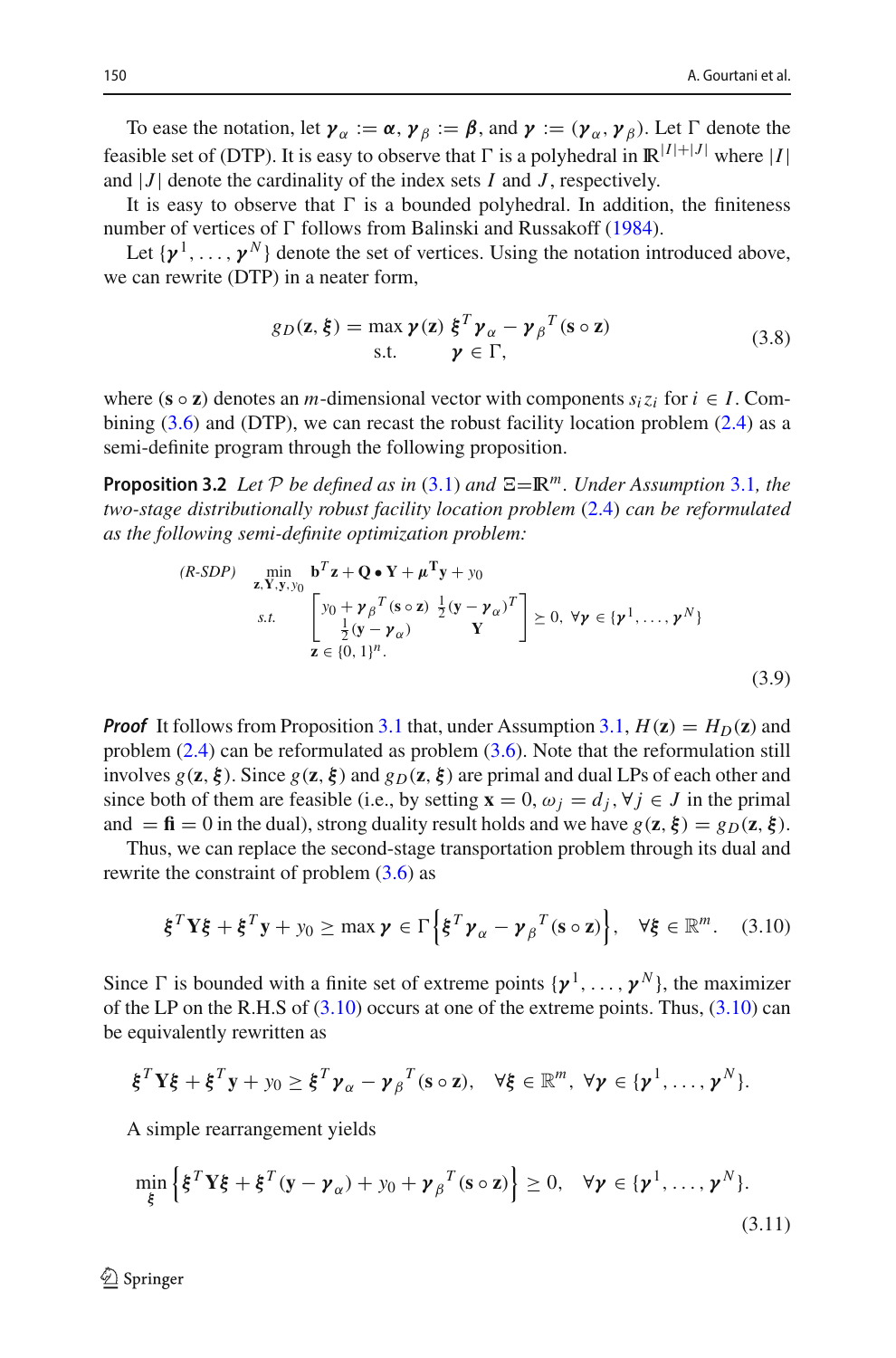We can show that inequality  $(3.11)$  holds if and only if

<span id="page-10-0"></span>
$$
\begin{bmatrix} y_0 + \boldsymbol{\gamma}_{\beta}^T (\mathbf{s} \circ \mathbf{z}) \frac{1}{2} (\mathbf{y} - \boldsymbol{\gamma}_{\alpha})^T \\ \frac{1}{2} (\mathbf{y} - \boldsymbol{\gamma}_{\alpha}) \mathbf{Y} \end{bmatrix} \succeq 0, \quad \forall \mathbf{y} \in \{\mathbf{y}^1, \dots, \mathbf{y}^N\}. \tag{3.12}
$$

Here, it is very clear that  $(3.12)$  implies  $(3.11)$ . For the reverse, suppose that  $(3.12)$ does not hold, i.e., there exists  $\gamma$  and  $(q_0, \boldsymbol{q})$  such that

$$
\left[q_0 q^T\right] \left[\begin{matrix} y_0 + \boldsymbol{\gamma}_\beta^T (\mathbf{s} \circ \mathbf{z}) \ \frac{1}{2} (\mathbf{y} - \boldsymbol{\gamma}_\alpha)^T \\ \frac{1}{2} (\mathbf{y} - \boldsymbol{\gamma}_\alpha) \end{matrix} \right] \left[\begin{matrix} q_0 \\ q \end{matrix}\right] < 0.
$$

We then need to show that  $(3.11)$  does not hold either. If  $q_0 \neq 0$ , then we can construct *ξ* = *q*/*q*<sub>0</sub> and obtain *ξ*<sup>*T*</sup> **Y***ξ* + *ξ*<sup>*T*</sup> (**y** − *γ*<sub>α</sub>) + *y*<sub>0</sub> + *y*<sub>β</sub><sup>*T*</sup> (**s** ∘ **z**) < 0 which means that [\(3.11\)](#page-9-1) does not hold. If  $q_0 = 0$ , we have  $q^T Y q < 0$ . We can then construct  $\xi = \delta q$ with sufficiently large  $\delta$  such that  $\delta^2 \mathbf{q}^T \mathbf{Y} \mathbf{q} + \delta \mathbf{q}^T (\mathbf{y} - \mathbf{y}_\alpha) + y_0 + \mathbf{y}_\beta^T (\mathbf{s} \circ \mathbf{z}) < 0$ which also means that  $(3.11)$  does not hold.

Finally, we can replace the constraint in  $(3.4)$  with the SDP constraint  $(3.12)$  and obtain the SDP  $(3.9)$ .

Notice that the derivation from inequality  $(3.11)$  to inequality  $(3.12)$  requires  $\Xi \equiv \mathbb{R}^m$ . In practice, there is often some information on the bounds of the uncertain parameters. For example the customer demand cannot take negative values. In order to handle the indefinite set of constraints that appears in problem [\(3.6\)](#page-8-2) for this case, we will approximate the indefinite constraint with a finite set of semi-definite constraints as shown next.

Suppose the support set is specified as  $\Xi = \prod_{j \in J} \Xi_j$ , where  $\Xi_j = [\underline{\xi}_j, \xi_j]$  for all  $j \in J$  and  $\xi$  and  $\overline{\xi}$  are some given lower and upper bounds. For reasons of technicality in proving strong duality, we make an assumption that there exists a random vector *X* with support set  $\Xi$  such that  $E[X] = 0$  and  $E[XX^T] = I$ , where  $I \in \mathbb{R}^{m \times m}$ is the identity matrix. In practice, the support set of  $\xi$  may not be necessarily box structured. In such a case, we might consider a box within the support set of  $\xi$  such that the probability of  $\xi$  taking values outside the box is negligible. It is possible to investigate the difference between the ambiguity sets before and after cut and its impact on the optimal value and optimal decisions although we have not attempted to do so in this paper.

Under this new assumption and Assumption [3.1,](#page-7-1) we can show that the strong duality result still holds and the proof is very similar to that of Proposition [3.1.](#page-7-2) The only difference is in the way that we construct the random variable *X* (i.e., instead of choosing a multivariate normal random variable, we choose a random vector *X* such that  $E[X] = 0$  and  $E[XX^T] = I$ ). It is noted that the new assumption can be relaxed further by a proper scaling of the random variables *ξ* .

Once we have derived the strong duality result, problem [\(3.4\)](#page-7-3) becomes

$$
H_D(\mathbf{z}) = \min_{\mathbf{Y}, \mathbf{y}, y_0} \mathbf{Q} \bullet \mathbf{Y} + \boldsymbol{\mu}^{\mathrm{T}} \mathbf{y} + y_0
$$
  
s.t. 
$$
\boldsymbol{\xi}^T \mathbf{Y} \boldsymbol{\xi} + \boldsymbol{\xi}^T \mathbf{y} + y_0 \ge g(\mathbf{z}, \boldsymbol{\xi}), \ \forall \boldsymbol{\xi} \in \Xi,
$$
 (3.13)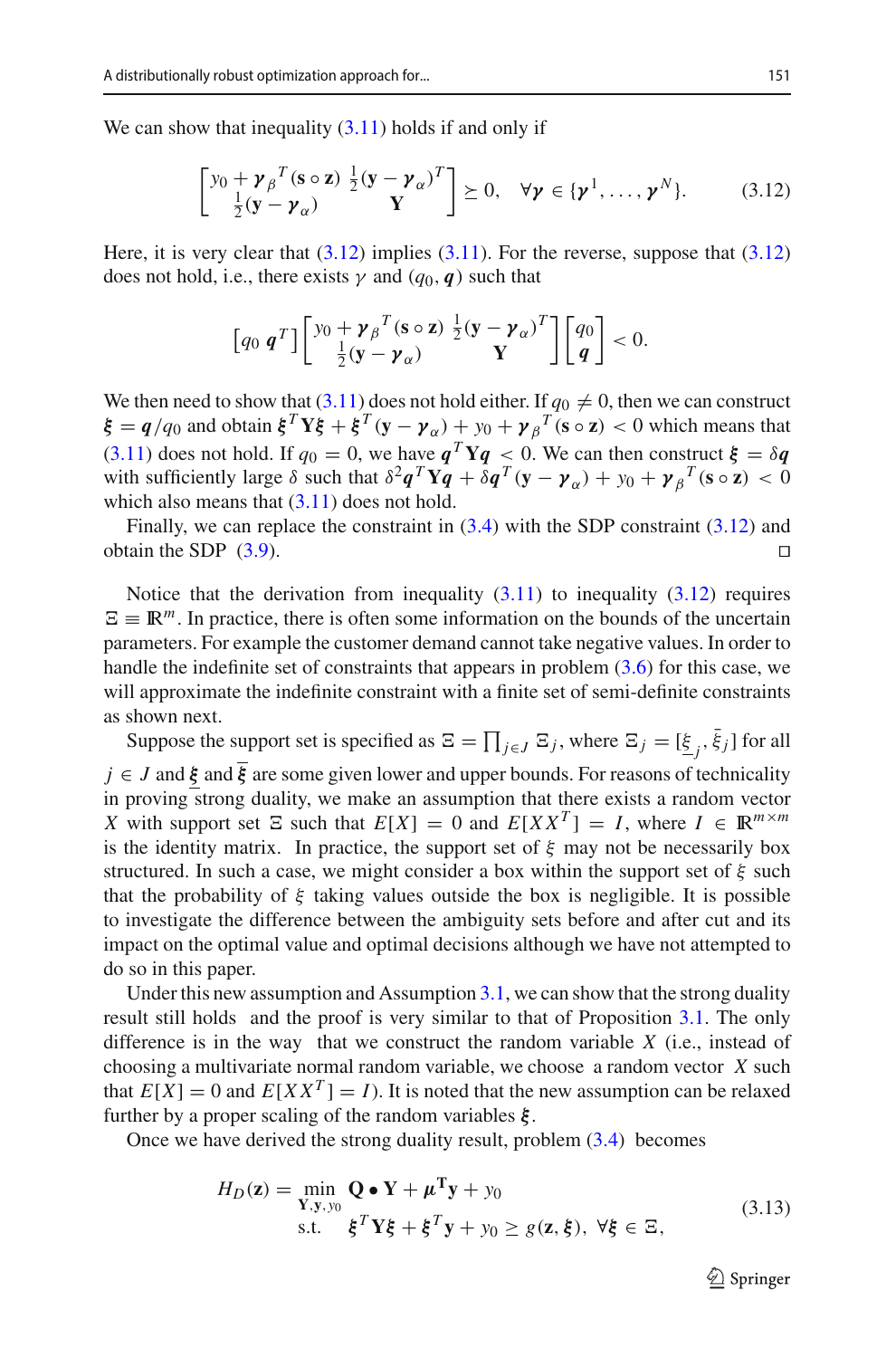where the only difference compared to problem [\(3.4\)](#page-7-3) is that we have replaced the semi-infinite constraint  $\{ \forall \xi \in \mathbb{R}^n \}$  with  $\{ \forall \xi \in \Xi \}$ . Inequality [\(3.11\)](#page-9-1) now become

<span id="page-11-2"></span>
$$
\min_{\xi \leq \xi \leq \bar{\xi}} \left[ \xi^T \mathbf{Y} \xi + \xi^T (\mathbf{y} - \boldsymbol{\gamma}_{\alpha}) + y_0 + \boldsymbol{\gamma}_{\beta}^T (\mathbf{s} \circ \mathbf{z}) \right] \geq 0, \quad \forall \mathbf{\gamma} \in \{\mathbf{\gamma}^1, \dots, \mathbf{\gamma}^N\},\tag{3.14}
$$

which is equivalent to

<span id="page-11-0"></span>
$$
\phi(\mathbf{y}) \geq 0, \ \forall \mathbf{y} \in \{\mathbf{y}^1, \dots, \mathbf{y}^N\},\tag{3.15}
$$

where  $\phi(\gamma)$  is the optimal value of the following program

$$
\min_{\xi} \left\{ \begin{bmatrix} 1 & \xi \end{bmatrix} \begin{bmatrix} y_0 + \gamma_{\beta}^T (\mathbf{s} \circ \mathbf{z}) \frac{1}{2} (\mathbf{y} - \gamma_{\alpha})^T \\ \frac{1}{2} (\mathbf{y} - \gamma_{\alpha}) \end{bmatrix} \begin{bmatrix} 1 \\ \xi \end{bmatrix} \right\}
$$
\ns.t.  $\begin{bmatrix} 1 & \xi \end{bmatrix} V_j \begin{bmatrix} 1 \\ \xi \end{bmatrix} \leq 0$ ,  $\forall j \in J$ ,

and where  $V_j =$  $\mathbf{L}$  $\mathbf{L}$  $\overline{\xi}_j \underline{\xi}_j \ v_j^T$  $v_j$  *I<sub>j</sub>*  $\overline{\phantom{a}}$ , with  $I_j$  denoting an  $m \times m$  matrix with all elements

being 0 except 1 at  $(j, j)$ , and  $v_j$  is an m-dimensional vector with all components are equal to zero except for the *j*th element which is equal to −(ξ *<sup>j</sup>* +ξ *<sup>j</sup>*)/2. The *S*-lemma (Derinkuyu and Pına[r](#page-30-18) [2006](#page-30-18)) provides a sufficient condition for the nonnegativity of the quadratic objective function over the quadratic inequalities corresponding to the bounds. In other words, for the conditions [\(3.15\)](#page-11-0) to be satisfied for each  $\gamma \in \Gamma$ , it suffices that there exists  $h > 0$  such that

$$
\begin{bmatrix} y_0 + \gamma_{\beta}^T (\mathbf{s} \circ \mathbf{z}) \frac{1}{2} (\mathbf{y} - \gamma_{\alpha})^T \\ \frac{1}{2} (\mathbf{y} - \gamma_{\alpha}) \mathbf{Y} \end{bmatrix} + \sum_{j \in J} h_j V_j \succeq 0,
$$

where  $h_j$  denotes the *j*th component of vector **h**. Consequently, the SDP problem [\(3.9\)](#page-9-2) can be reformulated as

<span id="page-11-1"></span>
$$
\min_{\mathbf{z}, \mathbf{Y}, \mathbf{y}_0, \mathbf{h}} \mathbf{b}^T \mathbf{z} + \mathbf{Q} \cdot \mathbf{Y} + \boldsymbol{\mu}^T \mathbf{y} + y_0
$$
\ns.t.\n
$$
\begin{bmatrix}\ny_0 + \boldsymbol{\gamma}_\beta^T (\mathbf{s} \circ \mathbf{z}) \frac{1}{2} (\mathbf{y} - \boldsymbol{\gamma}_\alpha)^T \\
\frac{1}{2} (\mathbf{y} - \boldsymbol{\gamma}_\alpha) & \mathbf{Y} \\
+\sum_{j \in J} h_j V_j \succeq 0, \ \forall \mathbf{y} \in \{\mathbf{y}^1, \dots, \mathbf{y}^N\}, \\
\mathbf{h} \geq 0, \\
\mathbf{z} \in \{0, 1\}^n.\n\end{bmatrix} \tag{3.16}
$$

*Remark*: Problem [\(3.16\)](#page-11-1) is very similar to problem [\(3.9\)](#page-9-2) except for the newly introduced decision variable **h**. If we restrict  $\mathbf{h} = 0$ , then problem [\(3.16\)](#page-11-1) is exactly the same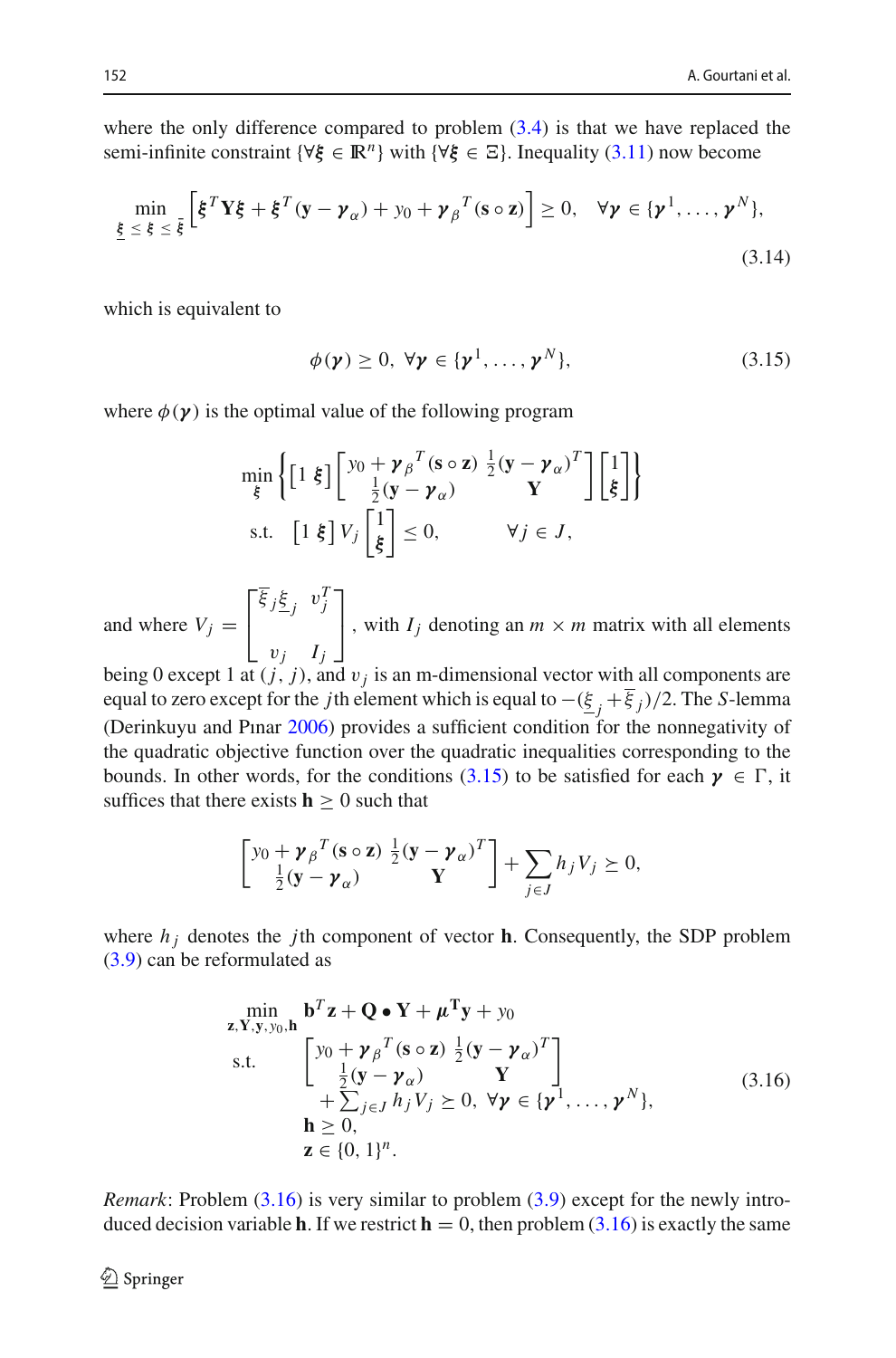as problem [\(3.9\)](#page-9-2). Each  $h > 0$  essentially enlarges the feasible domain of (**Y**, **y**, *y*<sub>0</sub>) in problem  $(3.9)$  to a larger feasible domain of  $(Y, y, y_0)$  in problem  $(3.16)$ .

# <span id="page-12-0"></span>**3.2 Genetic algorithm for finding z**

From a computational perspective, problems [\(3.9\)](#page-9-2) and [\(3.16\)](#page-11-1) are complex to solve due to both the presence of the binary variable **z** and the potentially large number of SDP constraints.

The issue of having binary variables **z** is unavoidable as this is an intrinsic part of the facility location problems, even in the deterministic case. For practical purposes, we utilize a genetic algorithm (GA) to search for the optimal facility location variables. To this end, we rewrite Problem [\(3.16\)](#page-11-1) in a compact form on decision variable **z** as follows,

<span id="page-12-2"></span>
$$
\min_{\mathbf{z}\in\{0,1\}^n} \qquad \mathbf{b}^{\mathrm{T}}\mathbf{z} + H_D(\mathbf{z}),\tag{3.17}
$$

where  $H_D(z)$  is defined in Formulation [\(3.4\)](#page-7-3) and has a SDP reformulation similar to Formulation [\(3.16\)](#page-11-1) except that **z** is not a decision variable and the fixed term  $\mathbf{b}^T \mathbf{z}$  is taken out of the objective function.

As long as we are able to evaluate the fitness function  $\mathbf{b}^T\mathbf{z} + H_D(\mathbf{z})$  for each **z**, the optimization problem  $(3.17)$  can be embedded in a generic genetic algorithm.<sup>1</sup> In this case, we view the decision variable **z** as genomes and the genetic algorithm keeps updating them through operations such as mutation and crossover to find better solutions. The genetic algorithm is a probabilistic search method that mimics the biological model of natural selection. It applies the principle of "survival of the fittest" to a population of potential solutions to produce progressively better solutions over the generations. We refer the interested readers to Davi[s](#page-30-19) [\(1991\)](#page-30-19) for more details about the genetic algorithm.

#### <span id="page-12-1"></span>**3.3 Row generation algorithm for evaluating the fitness function**

The fitness function is the optimal value of a SDP problem of a similar form as in [\(3.16\)](#page-11-1) with *N* semi-definite constraints, where *N* is the number of vertices of the DTP polyhedra  $\Gamma$ , that is the feasible space of the DTP. The challenge here is that *N* grows exponentially as the problem size (*n*, *m*) increases (Balinski and Russakof[f](#page-30-17) [1984](#page-30-17)). We resolve this issue by utilizing a row generation (RG) algorithm. The RG algorithm starts by including only a subset of constraints and solves the restricted problem. The optimal solution obtained might violate some constraints of the original problem. The next step is to identify such violated constraints which are then added to the restricted problem in an iterative manner. This procedure is applied until there is no further violating constraint. In that case, the optimal solution of the restricted problem is also the optimal solution of the original problem.

<span id="page-12-3"></span><sup>1</sup> Other local search technique can be used too.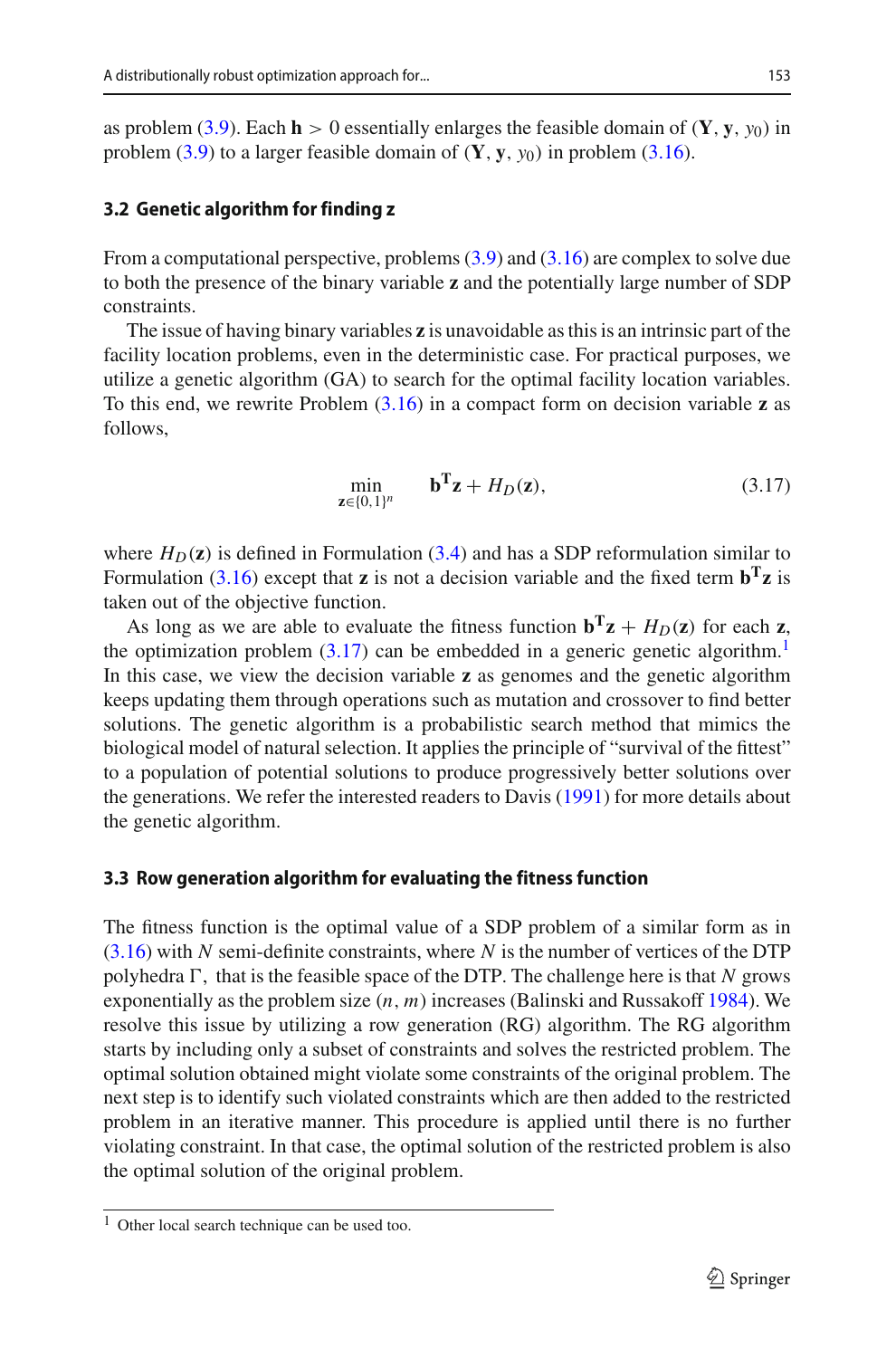A key component of a row generation algorithm is to identify violating constraints. Suppose, at iteration  $k$ , we solve problem  $(3.16)$  with the subset of SDP constraints and obtain  $(Y^{(k)}, y^{(k)}, y_0^{(k)}, h^{(k)})$ . To find a violating constraint, we need to find  $\gamma \in \Gamma$ such that

$$
\min_{\underline{\xi} \leq \xi \leq \overline{\xi}} \left[ \xi^T \mathbf{Y} \xi + \xi^T (\mathbf{y} - \boldsymbol{\gamma}_{\alpha}) + y_0 + \boldsymbol{\gamma}_{\beta}^T (\mathbf{s} \circ \mathbf{z}) \right] < 0,
$$

since this is the complementary condition of the feasibility constraint  $(3.14)$ .

This can be done by solving

<span id="page-13-1"></span>
$$
\min_{\mathbf{y} \in \Gamma, \xi \le \xi} \left[ \xi^T \mathbf{Y}^{(k)} \xi + \xi^T (\mathbf{y}^{(k)} - \mathbf{y}_\alpha) + y_0^{(k)} + \mathbf{y}_\beta^T (\mathbf{s} \circ \mathbf{z}) \right]
$$
(3.18)

and checking whether the optimal value is less than zero, in which case we have identified a violating constraint. Otherwise, we conclude that the relaxed solution  $(\mathbf{Y}^{(k)}, \mathbf{y}^{(k)}, \mathbf{y}^{(k)}_0, \mathbf{h}^{(k)})$  is an optimal solution of the original SDP problem. Problem [\(3.18\)](#page-13-1) is a non-convex quadratic optimization problem, i.e., still involving a bilinear term in the objective function between decision variable  $\xi$  and  $\gamma$ . Despite the NP-hardness nature of the problem, there are several numerical schemes for solving practical problems globally such as in Chen and Bure[r](#page-30-20) [\(2012](#page-30-20)), Bonami et al[.](#page-30-21) [\(2018\)](#page-30-21), Gondzio and Yildiri[m](#page-30-22) [\(2018\)](#page-30-22) and Xia et al[.](#page-31-9) [\(2019\)](#page-31-9). In our numerical scheme, we develop a simple iterative approach to alternatively fix  $\gamma$  to solve the (convex) quadratic program on  $\xi$  and then fix the newly found  $\xi$  to solve the linear program on  $\gamma$ . While this approach does not provide us a definite conclusion on the feasibility of  $(Y^{(k)}, y^{(k)}, y^{(k)}_0, \mathbf{h}^{(k)})$  if the local optimal  $(\xi, \gamma)$  results in a nonnegative objective value, it is still effective in identifying violating constraints when this results in a negative objective value. Here, we note that a global optimization procedure is only needed in the very last iteration of the row generation algorithm to verify the feasibility of the relaxed optimal solution.

#### <span id="page-13-0"></span>**4 A semi-infinite approach**

In this section, we consider the case when the uncertainty set is defined through the first moment $^2$ 

$$
\mathcal{P} = \{ P \in \mathcal{P} : \mathbb{E}_P[\xi] = \mu \},\tag{4.1}
$$

where  $\mu$  is the true mean value of the random demand  $\xi$ .

We first formulate the (R-FLP) problem as an integer semi-infinite program (SIP) in Sect. [4.1.](#page-14-0) Similar to the SDP formulation, the resulting model still has the inherent

<span id="page-13-2"></span><sup>2</sup> It is possible to include the second moment of *ξ* and the mathematical derivation on strong duality results still holds as shown in Sect. [3.](#page-6-0) The numerical scheme to follow would still be applicable (except the problem size is larger). We exclude the second moment in this work for clarity.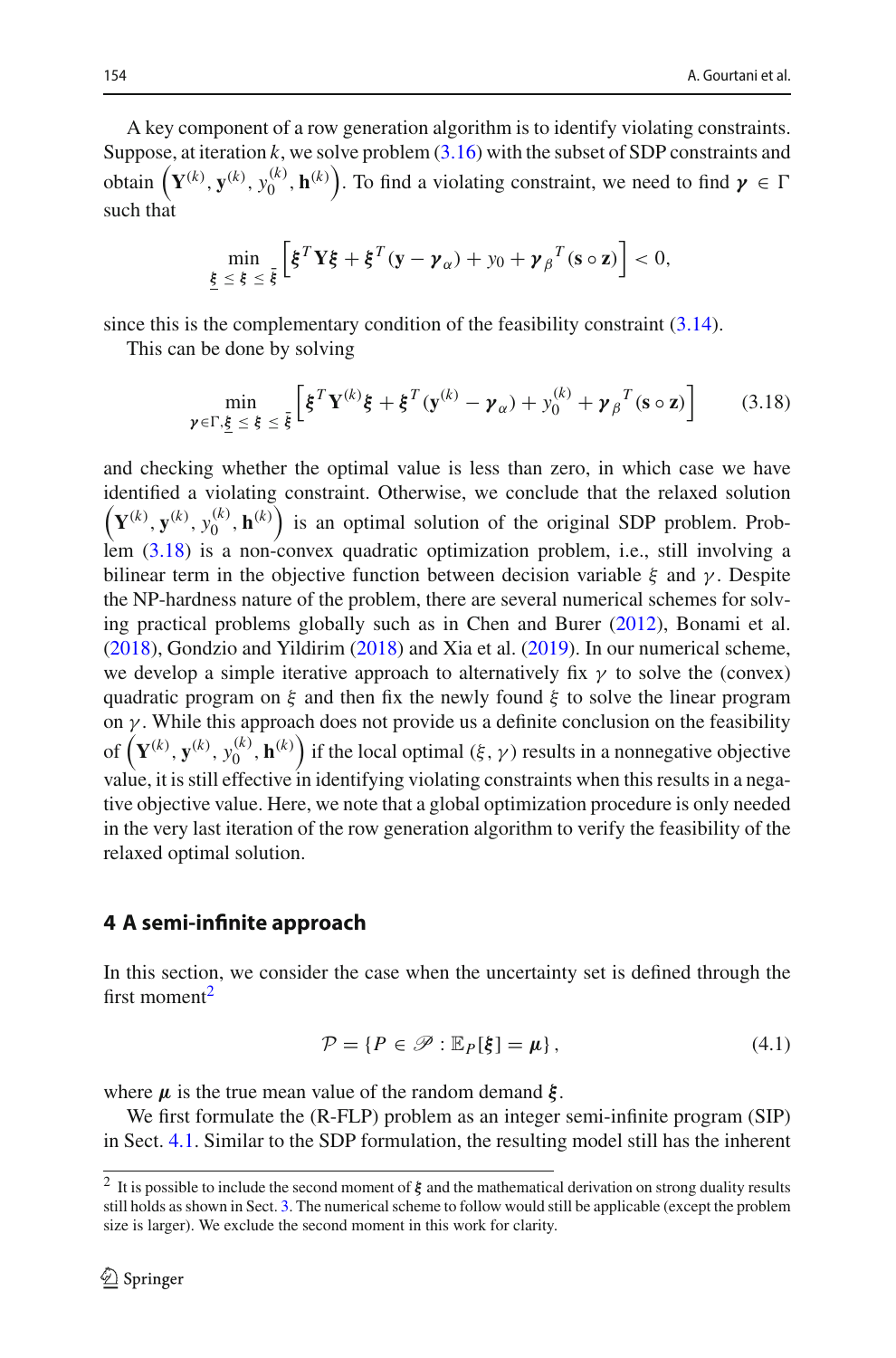binary variables for the facility location decisions and hence we use the same genetic algorithm as described in Sect. [3.](#page-6-0) The major additional challenge is that the resulting model has an infinite number of constraints. We first utilize a linear decision rule approximation approach in Sect. [4.2](#page-15-0) to simplify the SIP model by restricting the second-stage decision variables as linear functions of the uncertainties. We then utilize the conditional value at risk approximations over the sets of infinite constraints. Finally, we use sample approximation to approximate the semi-infinite programs, i.e., both the original SIP and the linear decision rule approximation, and the CVaR formulation in Sect. [4.4.](#page-17-0)

### <span id="page-14-0"></span>**4.1 Semi-infinite formulation**

Let us reconsider the inner maximization problem associated with the robust problem [\(2.4\)](#page-5-0)

$$
H(\mathbf{z}) := \sup_{P \in \mathcal{P}} \mathbb{E}_P \left[ g(\mathbf{z}, \boldsymbol{\xi}) \right].
$$

We can derive the dual formulation with respect to the moment condition as

<span id="page-14-1"></span>
$$
H_D(\mathbf{z}) = \min_{\lambda_0, \lambda} \lambda_0 + \lambda^T \mu
$$
  
s.t.  $g(\mathbf{z}, \xi) \le \lambda_0 + \xi^T \lambda, \ \forall \xi \in \Xi,$  (4.2)

where  $\Xi \subset \mathbb{R}^m$  is the support set of  $\xi, \lambda \in \mathbb{R}^m$  and  $\lambda_0 \in \mathbb{R}$  are the dual variables associated with the moment constraints and the normalization constraint, respectively. Since the support set  $\Xi$  is infinite, the dual problem [\(4.2\)](#page-14-1) is a linear semi-infinite programming problem (SIP). It is important to note that [\(4.2\)](#page-14-1) is a deterministic semiinfinite programming problem. If  $\Xi$  is structured, e.g., polyhedral or semi-algebraic and *g* is linear or quadratic w.r.t. *ξ* , then through the well known *S*-lemma, the semiinfinite system can be represented as an SDP; see for instance Zymler et al[.](#page-31-7) [\(2013](#page-31-7)). Here, we don't assume any special structure as such. To avoid duality gap, we assume that the regularity conditions specified in Shapiro et al[.](#page-31-8) [\(2009](#page-31-8)) hold. Specifically, we assume that the dual problem has a non-empty and bounded set of optimal solutions and also the support set  $\Xi$  is convex and compact. The second-stage maximization problem in [\(2.4\)](#page-5-0) can

be replaced by its dual as follows,

(R-SIP) 
$$
\min_{\mathbf{z}, \lambda_0, \lambda} \mathbf{b}^T \mathbf{z} + \lambda_0 + \lambda^T \boldsymbol{\mu}
$$
  
s.t. 
$$
g(\mathbf{z}, \boldsymbol{\xi}) \le \lambda_0 + \boldsymbol{\xi}^T \lambda, \ \forall \boldsymbol{\xi} \in \Xi,
$$

$$
\mathbf{z} \in \{0, 1\}^n,
$$
 (4.3)

or equivalently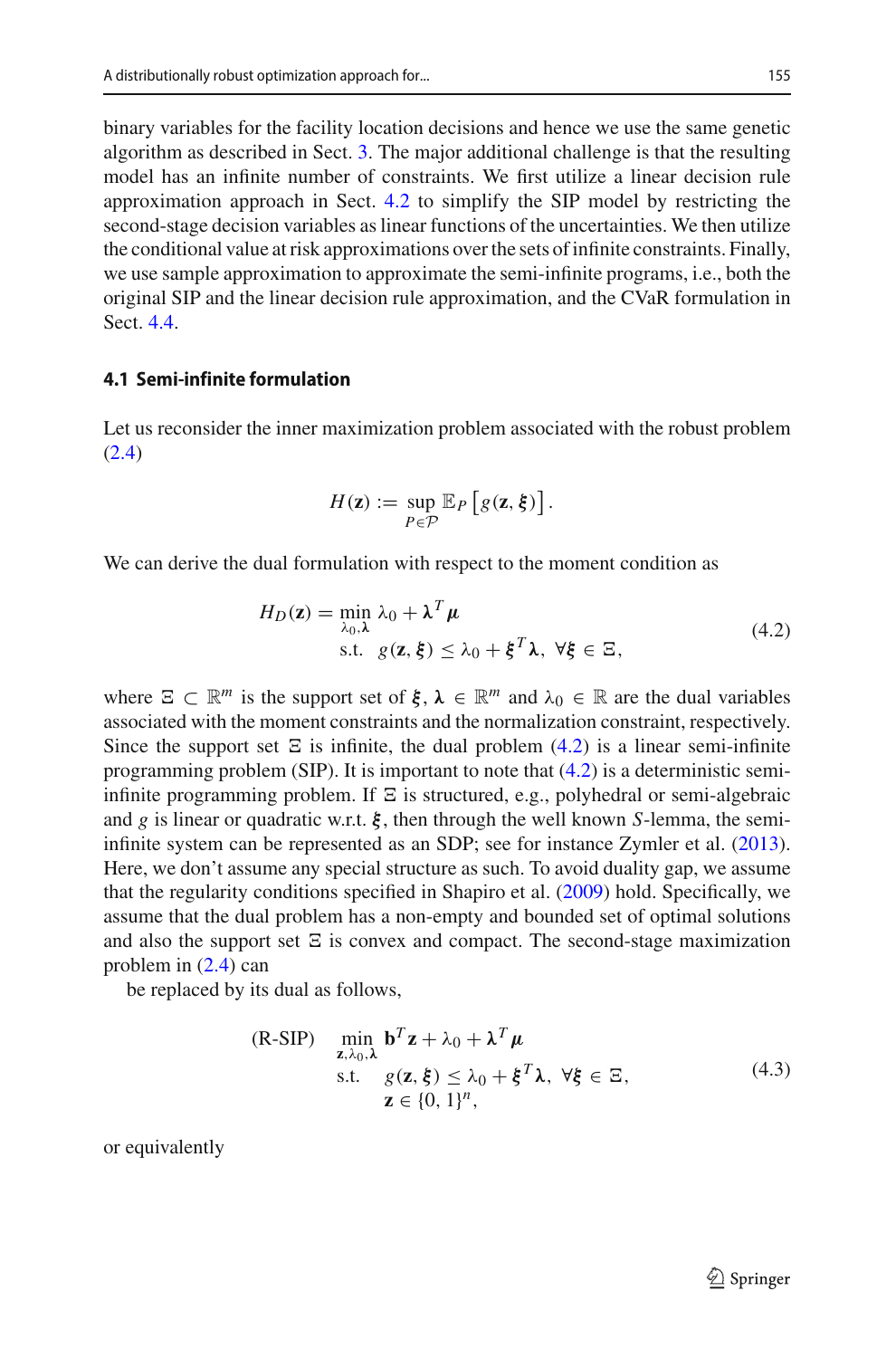<span id="page-15-1"></span>
$$
\min_{\mathbf{z}, \mathbf{x}(\cdot), \mathbf{w}(\cdot), \lambda_0, \lambda} \mathbf{b}^T \mathbf{z} + \lambda_0 + \lambda^T \mu
$$
\ns.t. 
$$
\mathbf{c} \cdot \mathbf{x}(\xi) + \mathbf{C} \cdot \mathbf{w}(\xi) \leq \lambda_0 + \xi^T \lambda, \ \forall \xi \in \Xi,
$$
\n
$$
\left(\mathbf{x}(\xi), \mathbf{w}(\xi)\right) \in \mathcal{G}(\mathbf{z}, \xi), \ \forall \xi \in \Xi,
$$
\n
$$
\mathbf{z} \in \{0, 1\}^n,
$$
\n(4.4)

where  $\mathbf{x}(\xi) \in \mathbb{R}^{n \times m}$  and  $\mathbf{w}(\xi) \in \mathbb{R}^m$  are optimal transportation decisions for each fixed **z** and for each realization of *ξ* , and where **c** is the matrix of transportation cost coefficients and **C** is the cost vector of serving customers from the external source. Moreover,  $G(\mathbf{z}, \xi)$  is the feasible regions associated with the second-stage problem  $(2.3).$  $(2.3).$ 

#### <span id="page-15-0"></span>**4.2 Linear decision rule approximation**

One of the main challenges in solving the semi-infinite problem above is the dependence of the second-stage transportation variables **x**(*ξ* ) and **w**(*ξ* ) on random variable *ξ* . These "adjustable" variables are often referred to as *decision rules*, and their presence could often complicate the solution procedure. Formally, a decision rule **x**(*ξ* ) can be defined as a vector-valued function, mapping the random variables  $\xi \in \mathbb{R}^m$ with support set  $\Xi$  into the decisions. The decision rule problem can be interpreted as identifying the best decision  $\mathbf{x}(\xi) \in \Delta \subset \mathcal{X}$  once  $\xi$  is observed, where  $\mathcal{X}$  denotes the set of all the mapping from  $\Xi$  to  $\mathbb{R}^{n \times m}$  and  $\Delta$  a subset of  $\mathcal{X}$ .

A tractable approximation scheme to deal with the decision rules is to restrict their feasible set to the ones that have a functionality affine relation with the uncertain random variables (that are affine functions of the uncertain data). This approach was proposed by Ben-Tal et al[.](#page-30-23) [\(2004](#page-30-23)) and was extended in Shapiro and Nemirovsk[i](#page-30-24) [\(2005\)](#page-30-24) and Kuhn et al[.](#page-30-25) [\(2011\)](#page-30-25) to develop tractable numerical procedure for stochastic programming problems. Here, we take the initiative to apply the linear decision rule (LDR) approximation to problem [\(4.4\)](#page-15-1); that is, we impose the dependence of transportation decisions on the random demand to follow linear functions

$$
x(\xi) = X\xi + x^0,
$$
  

$$
w(\xi) = W\xi + w^0,
$$

where  $\mathbf{X} \in \mathbb{R}^{(nm \times m)}$ ,  $\mathbf{W} \in \mathbb{R}^{m \times m} \in \mathbb{R}^{n \times m}$ ,  $\mathbf{x}^0 \in \mathbb{R}^{n \times m}$ , and  $\mathbf{w}^0 \in \mathbb{R}^m$ . Consequently, problem [\(4.4\)](#page-15-1) can be approximated as

<span id="page-15-2"></span>(R-LDR) 
$$
\min_{\mathbf{z}, \mathbf{X}, \mathbf{x}^0, \mathbf{W}, \mathbf{w}^0, \lambda_0, \lambda} \mathbf{b}^T \mathbf{z} + \lambda_0 + \lambda^T \mu
$$
  
s.t. 
$$
\mathbf{c} \bullet (\mathbf{X}\xi) + \mathbf{x}^0 + \mathbf{C} \bullet (\mathbf{W}\xi) + \mathbf{w}^0 \le \lambda_0
$$

$$
+ \xi^T \lambda, \ \forall \xi \in \Xi,
$$

$$
\left(\mathbf{X}\xi + \mathbf{x}^0, \mathbf{W}\xi + \mathbf{w}^0\right) \in \mathcal{G}(\mathbf{z}, \xi), \ \forall \xi \in \Xi,
$$

$$
\mathbf{z} \in \{0, 1\}^n.
$$
 (4.5)

 $\textcircled{2}$  Springer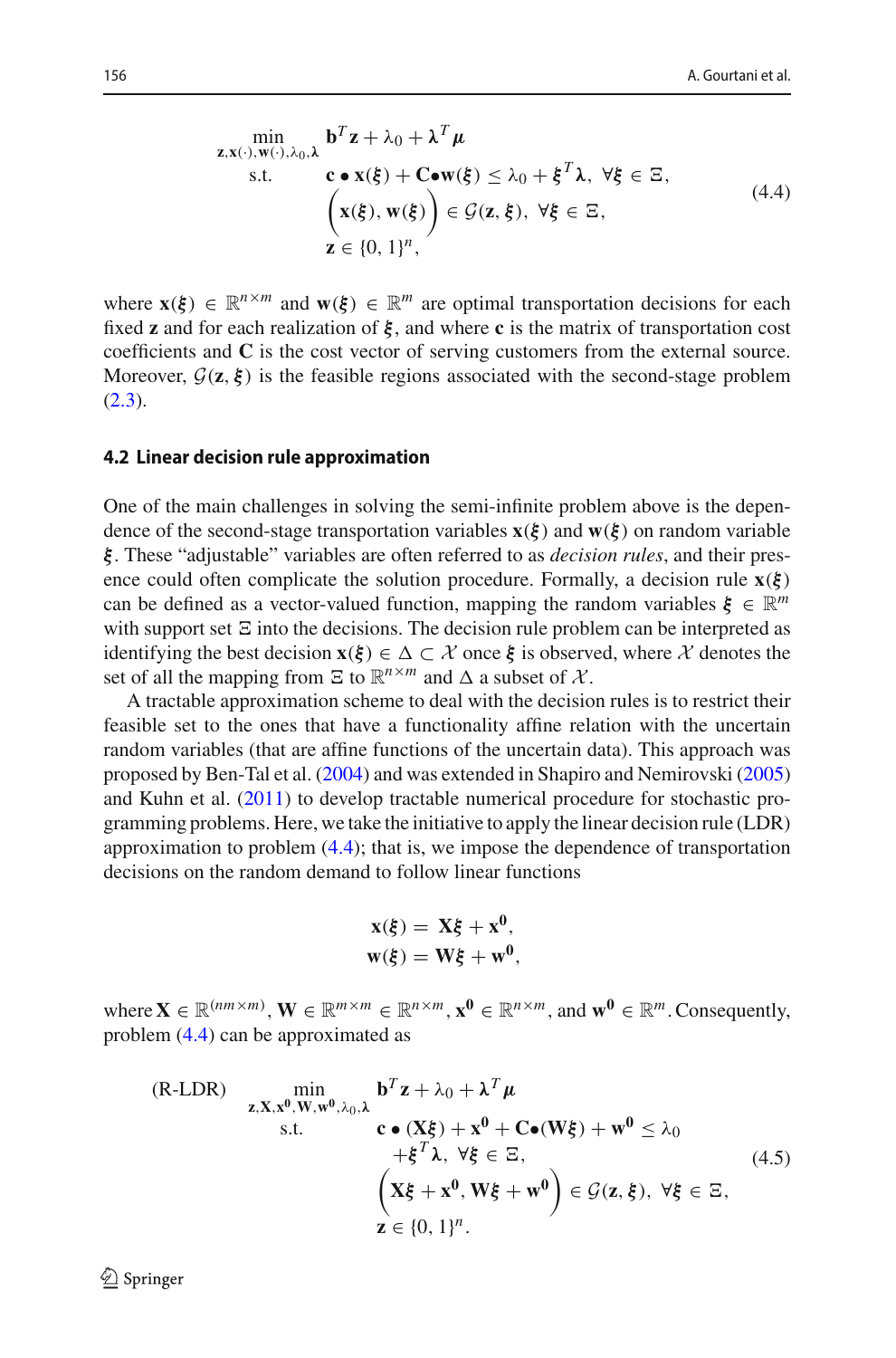Note that here we are slightly abusing the notation in this formulation: *ξ* should be understood as a parameter rather than a random variable. Indeed, it represents a realization of the random vector *ξ* . The optimal value of the LDR approximation problem will generate an upper bound on the optimal value of original robust problem  $(4.4)$ .

#### **4.3 Conditional value at risk approximation**

Having defined the LDR formulation of the original robust semi-infinite problem, we approximate the first semi-infinite constraint with Conditional Value at Risk (CVaR) and then approximate the latter through Monte Carlo sampling to reduce the number of constraints. One of the main advantages of using CVaR is that it converts the semiinfinite number of constraints into a single constraint. A recent study by Anderson et al[.](#page-29-3) [\(2014\)](#page-29-3) has shown promising performance of CVaR approximation in dealing with semi-infinite problems. The CVaR approximation method has been extensively used in stochastic programming for approximating the chance constraints, and we refer the readers to Sun et al[.](#page-31-10) [\(2014](#page-31-10)) and Hong et al[.](#page-30-26) [\(2011\)](#page-30-26) for more details.

In the case of our LDR problem, we start by considering CVaR approximation of the first semi-infinite constraints in problem [\(4.5\)](#page-15-2). To ease the notation, let

$$
h(\mathbf{X}, \mathbf{x}^0, \mathbf{W}, \mathbf{w}^0, \lambda_0, \lambda, \xi) := \mathbf{c} \bullet (\mathbf{X}\xi) + \mathbf{x}^0 + \mathbf{C} \bullet (\mathbf{W}\xi) + \mathbf{w}^0 - \lambda_0 - \xi^T \lambda,
$$

and  $Q := (\mathbf{X}, \mathbf{x}^0, \mathbf{W}, \mathbf{w}^0, \lambda_0, \lambda)$ . The semi-infinite constraint of [\(4.5\)](#page-15-2) can be written as

$$
\sup_{\xi \in \Xi} h(\mathcal{Q}, \xi) \leq 0.
$$

Let  $\xi$  be a continuous random vector with support  $\Xi$ . Then  $\sup_{\xi \in \Xi} h(Q, \xi)$  can be approximated by CVaR of  $h(Q, \xi)$ , which is defined as

$$
\text{CVaR}_{\beta}(h(\mathcal{Q},\tilde{\xi})) := \min_{\eta \in \mathbb{R}} \Phi_{\beta}(\mathcal{Q},\eta),
$$

where

$$
\Phi_{\beta}(\mathcal{Q}, \eta) := \eta + \frac{1}{1 - \beta} \int_{\tilde{\xi} \in \Xi} \left( h(\mathcal{Q}, \tilde{\xi}) - \eta \right)_+ \tilde{P}(d\tilde{\xi}),
$$

 $(\tau)_+$  = max(0,  $\tau$ ), and *P* denotes the distribution of  $\xi$ . Consequently, the CVaR approximation of the semi-infinite constraint in problem [\(4.5\)](#page-15-2) can be expressed as follows:

$$
\min_{\eta \in \mathbb{R}} \left( \eta + \frac{1}{1 - \beta} \mathbb{E} \bigg[ \left( h \big( \mathcal{Q}, \tilde{\xi} \big) - \eta \big)_{+} \bigg] \right) \le 0. \tag{4.6}
$$

 $\mathcal{D}$  Springer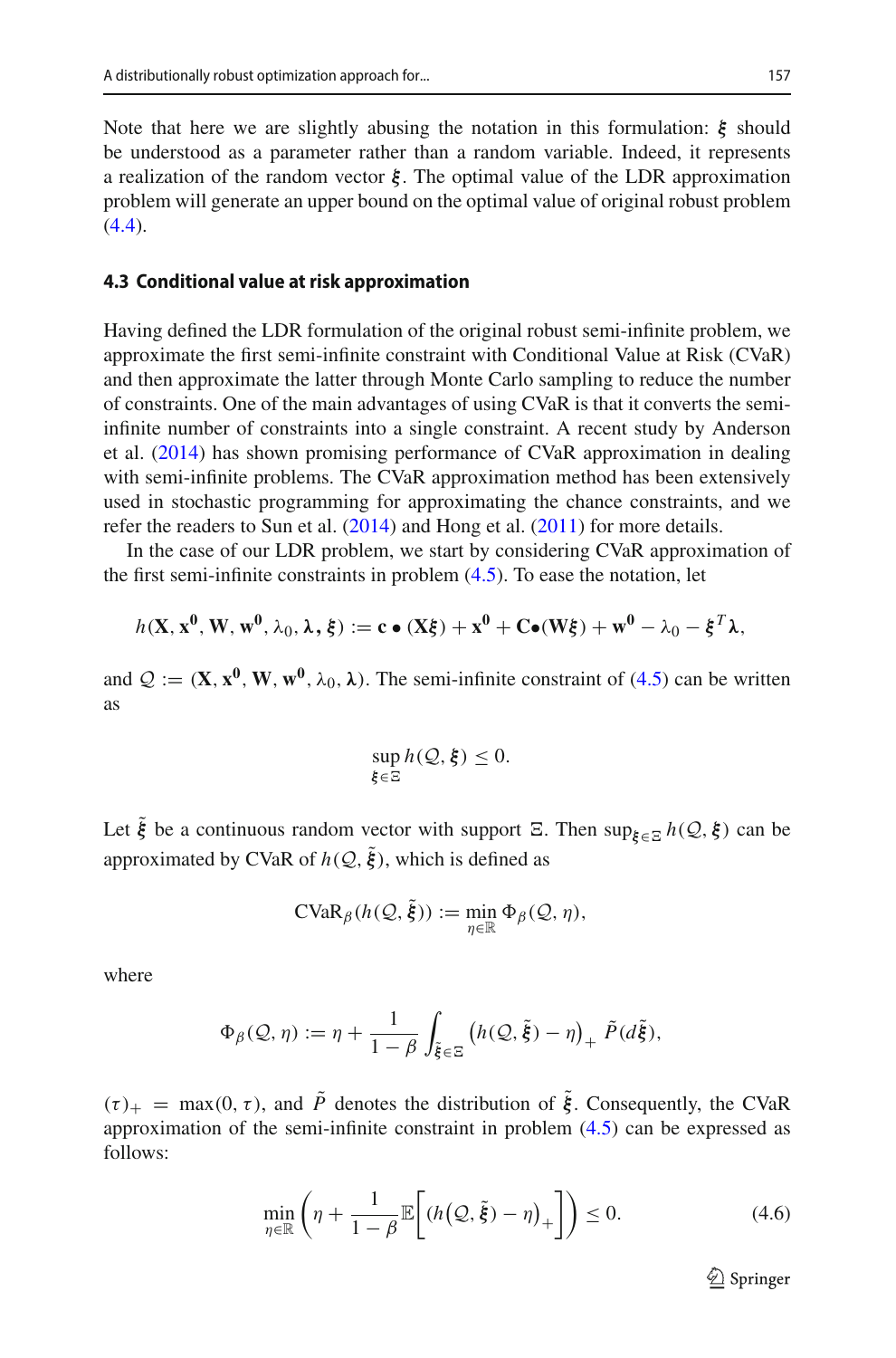It is important to distinguish the expectation  $\mathbb{E}[\cdot]$  here from the expectation  $\mathbb{E}[\cdot]$  in (S-FLP). The former should be understood as a mathematical expectation taken w.r.t. any distribution of any random variable ξ with support set Ξ. In other words, here, the *ξ* does not have to be identical to the *ξ* in (S-FLP). For example, we may set *ξ* as a random variable with uniform distribution over Ξ. Of course, the selection of  $\xi$  and its distribution will affect the quantity of CVaR of *h* and the rate of approximation to its essential supremum.

Under some mild conditions, we can show that the error arising from the approximation scheme does not have significant impact on the optimal value; see Anderson et al[.](#page-29-3) [\(2014](#page-29-3)). By replacing the constraint in the original LDR problem, we can write the CVaR approximation problem as

<span id="page-17-1"></span>
$$
\begin{aligned} \text{(R-CVaR)} & \min_{\eta, \mathbf{z}, \mathbf{X}, \mathbf{x}^0, \mathbf{W}, \mathbf{w}^0, \lambda_0, \lambda} \mathbf{b}^T \mathbf{z} + \lambda_0 + \lambda^T \mu \\ \text{s.t.} & \eta + \frac{1}{1 - \beta} \mathbb{E} \bigg[ \left( h(\mathbf{X}, \mathbf{x}^0, \mathbf{W}, \mathbf{w}^0, \lambda_0, \lambda, \tilde{\xi}) - \eta \right)_+ \bigg] \le 0, \\ & \left( \mathbf{X}\xi + \mathbf{x}^0, \mathbf{W}\xi + \mathbf{w}^0 \right) \in \mathcal{G}(\mathbf{z}, \xi), \ \forall \xi \in \Xi, \\ & \mathbf{z} \in \{0, 1\}^n. \end{aligned} \tag{4.7}
$$

Under the Slater constraint qualification of the LDR problem  $(4.5)$ , we can demonstrate, similar to (Anderson et al[.](#page-29-3) [2014](#page-29-3), Theorem 4) that the optimal solution of the CVaR approximation problem [\(4.7\)](#page-17-1) converges to optimal solution of the LDR problem as  $\beta \rightarrow 1$ .

#### <span id="page-17-0"></span>**4.4 Discretization through sampling**

One of the well-known solution approaches for semi-infinite programs is random discretization. The basic idea is to construct a tractable sub-problem by considering a randomly drawn finite subset of constraints and hence enlarging the solution set. Calafiore and Camp[i](#page-30-27) [\(2005\)](#page-30-27), Calafiore and Camp[i](#page-30-28) [\(2006\)](#page-30-28) investigated this approach and used Monte Carlo sampling (often referred to as sample average approximation) to approximate the convex problems consisting of linear objectives and semi-infinite constraints. They showed that the resulting randomized solution fails to satisfy only a small proportion of the original constraints for a sufficiently large sample size. An explicit bound on the measures of the original constraints that may be violated by the randomized solution is derived. The approach has been shown numerically efficient, and it has been widely applied to various stochastic and robust programs. We refer interested readers to Campi and Garatt[i](#page-30-29) [\(2011\)](#page-30-29), Shapir[o](#page-30-30) [\(2003](#page-30-30)) and references therein.

In this paper, we apply the Monte Carlo sampling approach respectively to the original semi-infinite problem  $(4.4)$ , its LDR approximation  $(4.5)$  and the CVaR formulation [\(4.7\)](#page-17-1).

Let  $K = \{1, \ldots, K\}$  denote the finite set of sample indices and  $\xi^1, \ldots, \xi^K$  and independent and identically distributed (i.i.d) sampling of *ξ* . We may construct a discretized approximation of problem [\(4.4\)](#page-15-1) through Monte Carlo sampling as follows,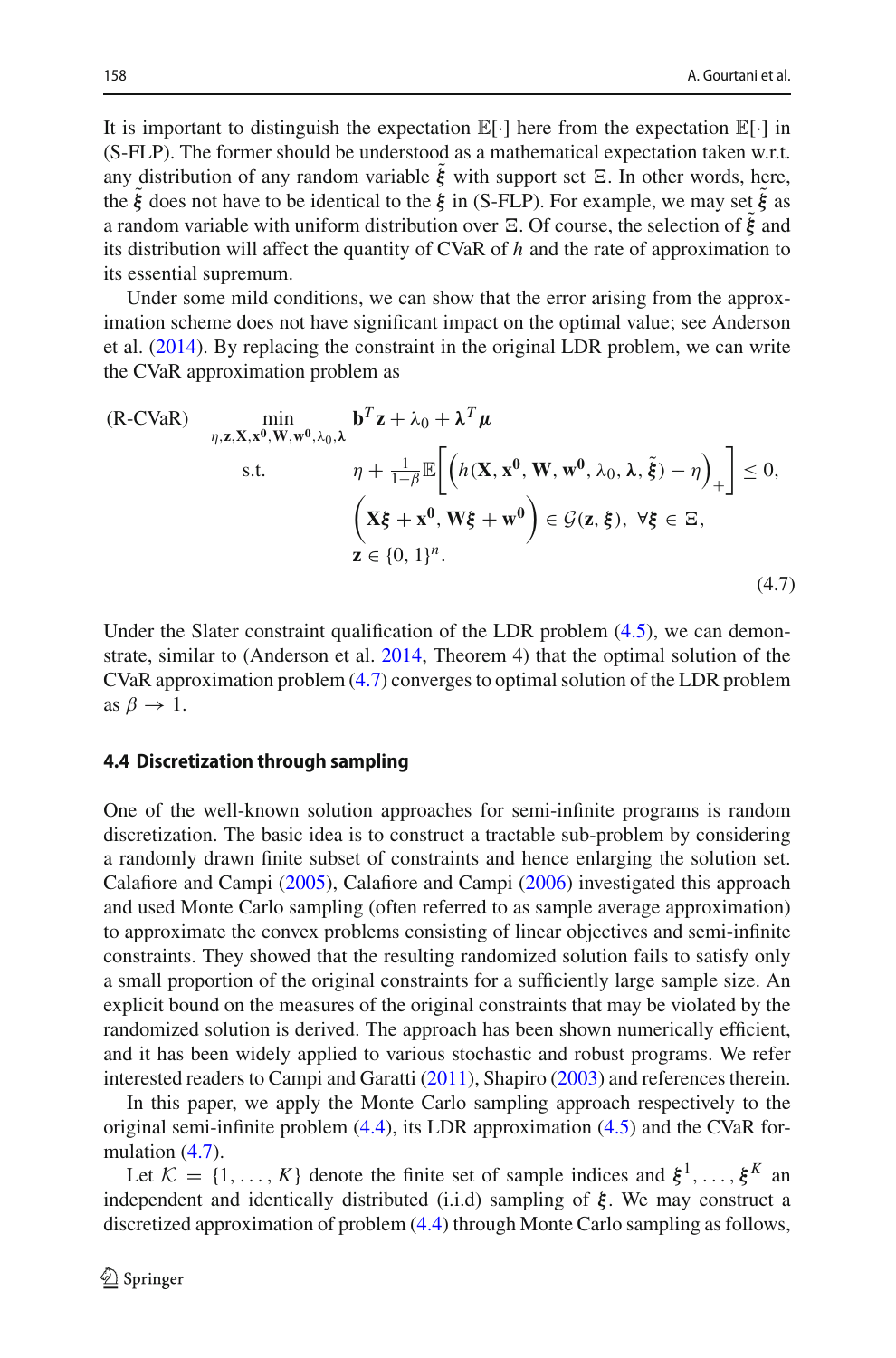<span id="page-18-0"></span>
$$
\min_{\mathbf{z},x(\xi^k),w(\xi^k):k\in\mathcal{K},\lambda_0,\lambda} \mathbf{b}^T \mathbf{z} + \lambda_0 + \lambda^T \boldsymbol{\mu}
$$
\ns.t. 
$$
\mathbf{c} \cdot \mathbf{x}(\xi^k) + \mathbf{C} \cdot \mathbf{w}(\xi^k) \leq \lambda_0 + \lambda^T \xi^k, \ \forall k \in \mathcal{K},
$$
\n
$$
\left(\mathbf{x}(\xi^k),\mathbf{w}(\xi^k)\right) \in \mathcal{G}(\mathbf{z},\xi^k), \ \forall k \in \mathcal{K},
$$
\n
$$
\mathbf{z} \in \{0,1\}^n.
$$
\n(4.8)

This kind of discretization scheme was recently applied to a distributionally robust formulation of a two-stage stochastic unit commitment problem. From a mathematical perspective, it is justified in that under some mild conditions, one can show the convergence of the optimal value of the discretized problem to its true counterpart almost surely as the sample size increases, see details in (Xu et al[.](#page-31-3) [2018,](#page-31-3) Sect. 3.1).

Similarly the discretized LDR problem [\(4.5\)](#page-15-2) can be formulated as

$$
\min_{\mathbf{z}, \mathbf{X}, \mathbf{x}^0, \mathbf{W}, \mathbf{w}^0, \lambda_0, \lambda} \mathbf{b}^T \mathbf{z} + \lambda_0 + \lambda^T \mu
$$
\ns.t.\n
$$
\mathbf{c} \bullet (\mathbf{X} \xi^k) + \mathbf{x}^0 + \mathbf{C} \bullet (\mathbf{W} \xi^k) + \mathbf{w}^0 \le \lambda_0 + \lambda^T \xi^k, \ \forall k \in \mathcal{K},
$$
\n
$$
\left( \mathbf{X} \xi^k + \mathbf{x}^0, \mathbf{W} \xi^k + \mathbf{w}^0 \right) \in \mathcal{G}(\mathbf{z}, \xi^k), \ \forall k \in \mathcal{K},
$$
\n
$$
\mathbf{z} \in \{0, 1\}^n,
$$
\n(4.9)

and, finally, we apply the sample average approximation (SAA) scheme to CVaR approximation problem [\(4.7\)](#page-17-1) as follows,

$$
\min_{\eta, \mathbf{z}, \mathbf{X}, \mathbf{x}^0, \mathbf{W}, \mathbf{w}^0, \lambda_0, \lambda} \mathbf{b}^T \mathbf{z} + \lambda_0 + \lambda^T \mu
$$
\ns.t.\n
$$
\eta + \frac{1}{(1-\beta)K} \sum_{k=1}^K \left[ \left( h(\mathbf{X}, \mathbf{x}^0, \mathbf{W}, \mathbf{w}^0, \lambda_0, \lambda, \xi^k) - \eta \right)_+ \right] \le 0,
$$
\n
$$
\left( \mathbf{X} \xi^k + \mathbf{x}^0, \mathbf{W} \xi^k + \mathbf{w}^0 \right) \in \mathcal{G}(\mathbf{z}, \xi^k), \ \forall k \in \mathcal{K},
$$
\n
$$
\mathbf{z} \in \{0, 1\}^n.
$$
\n(4.10)

Compared to [\(4.8\)](#page-18-0), the CVaR approximation scheme allows one to take a few samples at the tail rather than essential superemum of *h* and in that way smooth up or stabilize the numerical computation; see Anderson et al[.](#page-29-3) [\(2014](#page-29-3)). In the case of CVaR formulation, we replace the CVaR constraint with the equivalent system of linear inequalities by introducing additional positive dummy variables  $\theta^1, \ldots, \theta^k$  as follows

$$
\begin{cases}\n\eta + \frac{1}{(1-\beta)K} \sum_{k=1}^{K} \theta^k \le 0, \\
h(\mathbf{X}, \mathbf{x}^0, \mathbf{W}, \mathbf{w}^0, \lambda_0, \lambda, \xi^k) - \eta \le \theta^k, \ \forall k \in \mathcal{K}, \\
\theta^k \ge 0, \ \forall k \in \mathcal{K}.\n\end{cases} \tag{4.11}
$$

 $\mathcal{D}$  Springer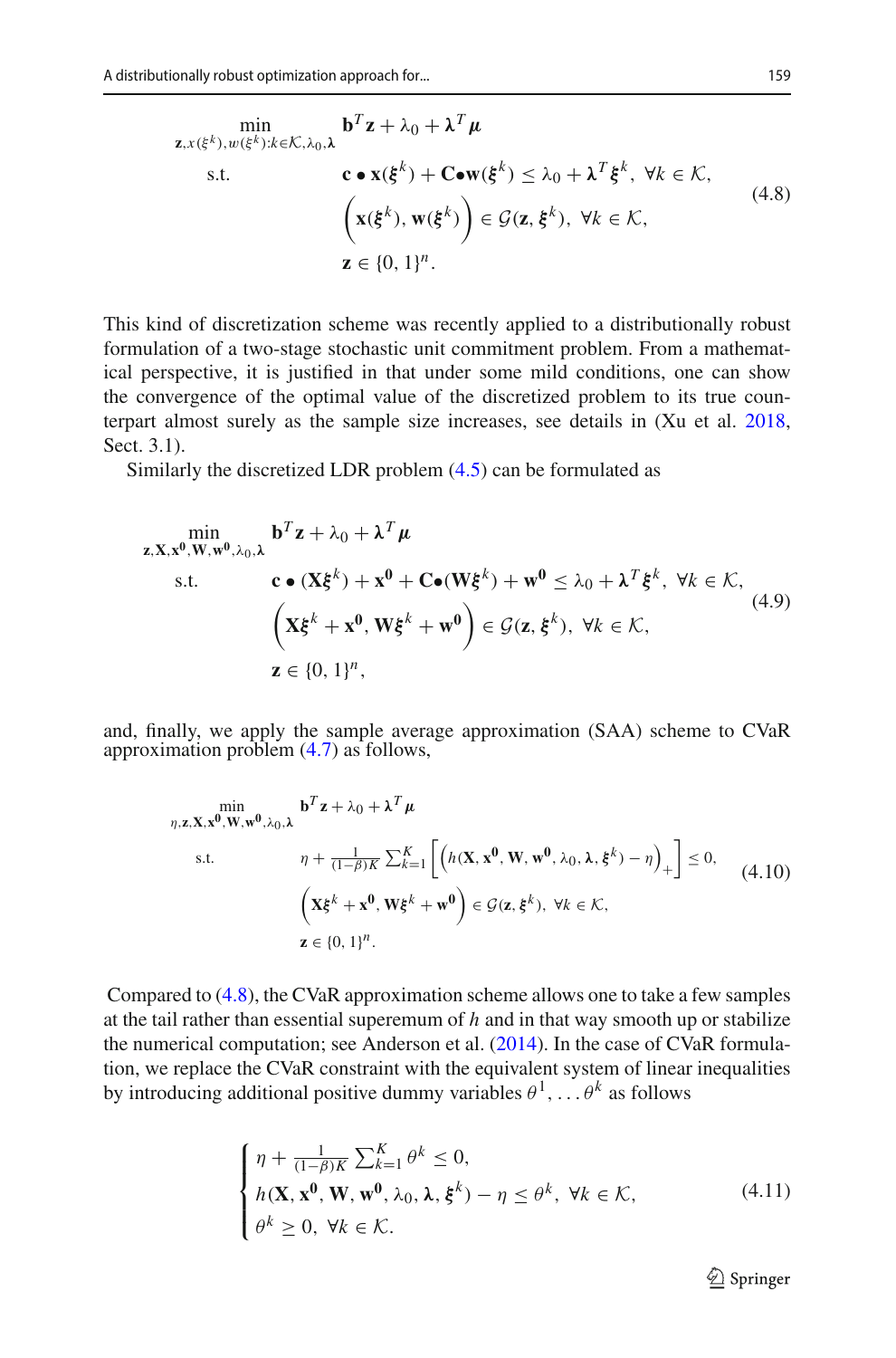The substitution results in

$$
\min_{\theta,\eta,\mathbf{z},\mathbf{X},\mathbf{x}^0,\mathbf{W},\mathbf{w}^0,\lambda_0,\lambda} \mathbf{b}^T \mathbf{z} + \lambda_0 + \lambda^T \boldsymbol{\mu}
$$
\ns.t. 
$$
\eta + \frac{1}{(1-\beta)K} \sum_{k=1}^K \theta^k \le 0,
$$
\n
$$
h(\mathbf{X},\mathbf{x}^0,\mathbf{W},\mathbf{w}^0,\lambda_0,\lambda,\xi^k) - \eta \le \theta^k, \forall k \in \mathcal{K},
$$
\n
$$
\left(\mathbf{X}\xi^k + \mathbf{x}^0,\mathbf{W}\xi^k + \mathbf{w}^0\right) \in \mathcal{G}(\mathbf{z},\xi^k), \forall k \in \mathcal{K},
$$
\n
$$
\theta^k \ge 0, \forall k \in \mathcal{K}
$$
\n
$$
\mathbf{z} \in \{0,1\}^n.
$$
\n(4.12)

The reformulation will effectively address the non-smoothness caused by the  $(.)_+$  operation but at the cost of introducing additional variables and constraints. It is worthwhile to do that here as the latter formulation will result in an overall MILP.

## <span id="page-19-0"></span>**5 Computational results**

In this section, we report the numerical experiments performed to evaluate the proposed methodologies. We have used MATLAB R2015b with CPLEX 12.6 for solving transportation problems and quadratic optimization problems while SEDUMI 1.3 was used for solving SDPs.

We first provide numerical results on a small-case study in Sect. [5.1](#page-19-1) with three facilities and four customers. The purpose of this part is to illustrate the performance of various components of the SDP and SIP models such as the constraint generation algorithm and the CVaR approximation. We also use this example to demonstrate how the sample size affects the performance of the SIP model. We then report the numerical results for medium test instances in Sect. [5.2.](#page-25-0) Here we report the computational times for some test instances in the literature. We also study the robustness of the proposed SDP and SIP solutions by varying the realized demand distributions. For convenience in recapping these methods, Table [1](#page-20-0) provides a quick reference on their abbreviations and the key differences among them.

#### <span id="page-19-1"></span>**5.1 A small case study**

We study a small-scale facility location problem to illustrate the quality of solutions obtained from the proposed solution methods.We randomly generate a facility location problem with 4 demand nodes and 3 potential locations to build facilities. The transportation costs are assumed to be proportional to the distances between the customers and the facilities. Figure [1](#page-20-1) shows the network layout of this problem.

The transportation cost, fixed investment cost and the capacity of each potential facility are given in Table [2.](#page-20-2)

We assume that customer demands are unknown prior to the construction of facilities and we are only given the first moment information of the demand with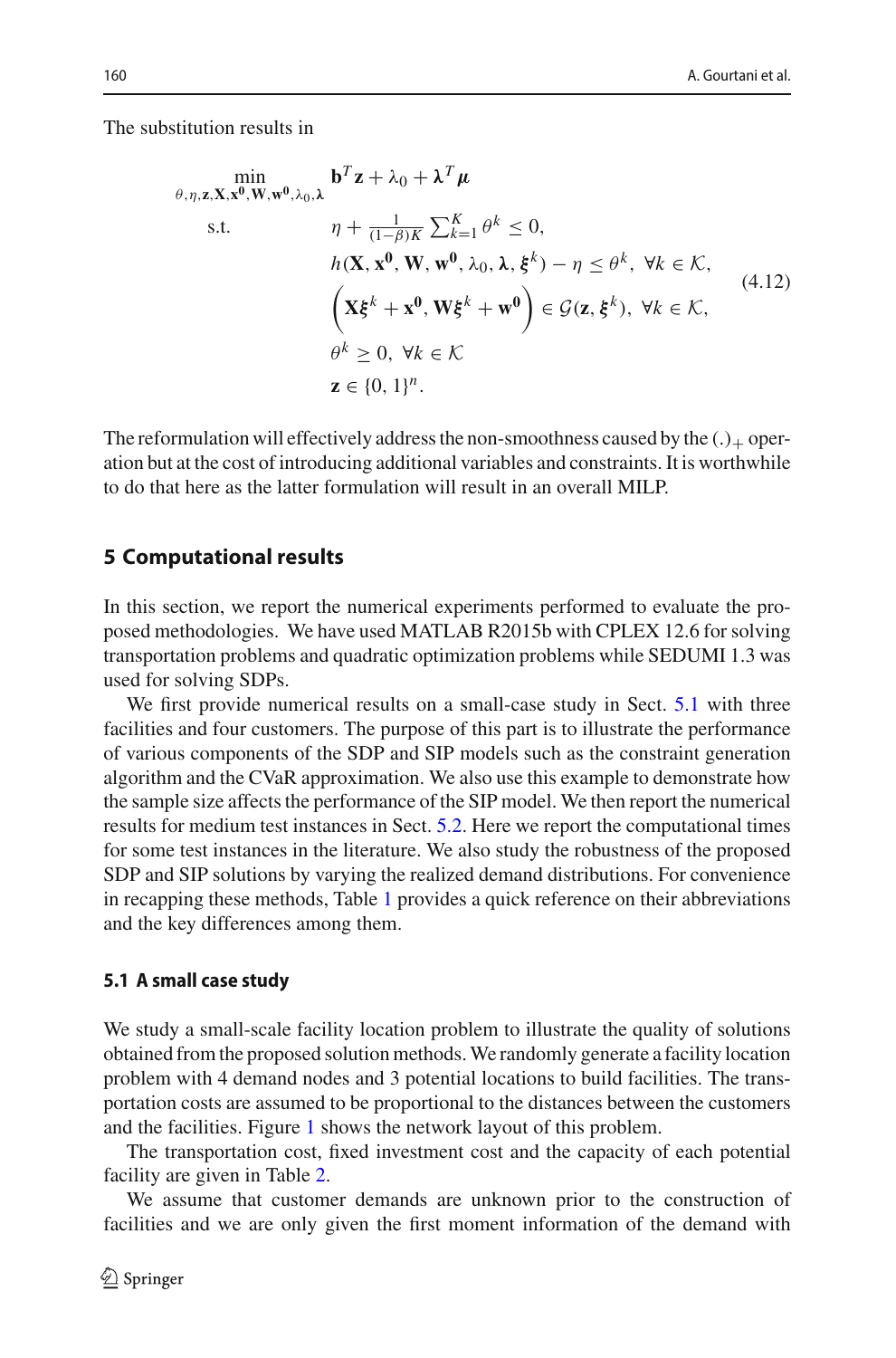| Abbreviation | Problem | <b>Methods</b>                               | Known information on demand           |
|--------------|---------|----------------------------------------------|---------------------------------------|
| D-FLP        | (2.1a)  | Deterministic FLP                            | Actual values $(d)$                   |
| $S-FLP$      | (2.2)   | Stochastic FLP                               | Probability distribution $(P)$        |
| R-SDP        | (3.16)  | Robust FLP with semi-definite<br>formulation | First and second moments ( $\mu$ , O) |
| $R-SIP$      | (4.4)   | Robust FLP with semi-infinite<br>formulation |                                       |
| R-LDR        | (4.5)   | LDR approximation of R-SIP<br>problem        | First moment $(\mu)$                  |
| R-CVaR       | (4.7)   | CVaR approximation of R-LDR<br>problem       |                                       |

<span id="page-20-0"></span>**Table 1** Abbreviations and references of methodologies used



<span id="page-20-1"></span>**Fig. 1** The network of facility location problem

<span id="page-20-2"></span>**Table 2** Transportation and investment costs and capacity of the facilities

|     |                                   | Supply capacity  | Fixed initial cost |      |
|-----|-----------------------------------|------------------|--------------------|------|
| dem | dem                               | dem <sub>4</sub> |                    |      |
| 12  | 21                                | 25               | 200                | 2000 |
| 18  | 16                                | 16               | 300                | 3200 |
| 10  | 14                                | 19               | 254                | 3700 |
| 27  | 27                                | 27               | $\infty$           | 0    |
|     | Demand points<br>dem <sub>1</sub> |                  |                    |      |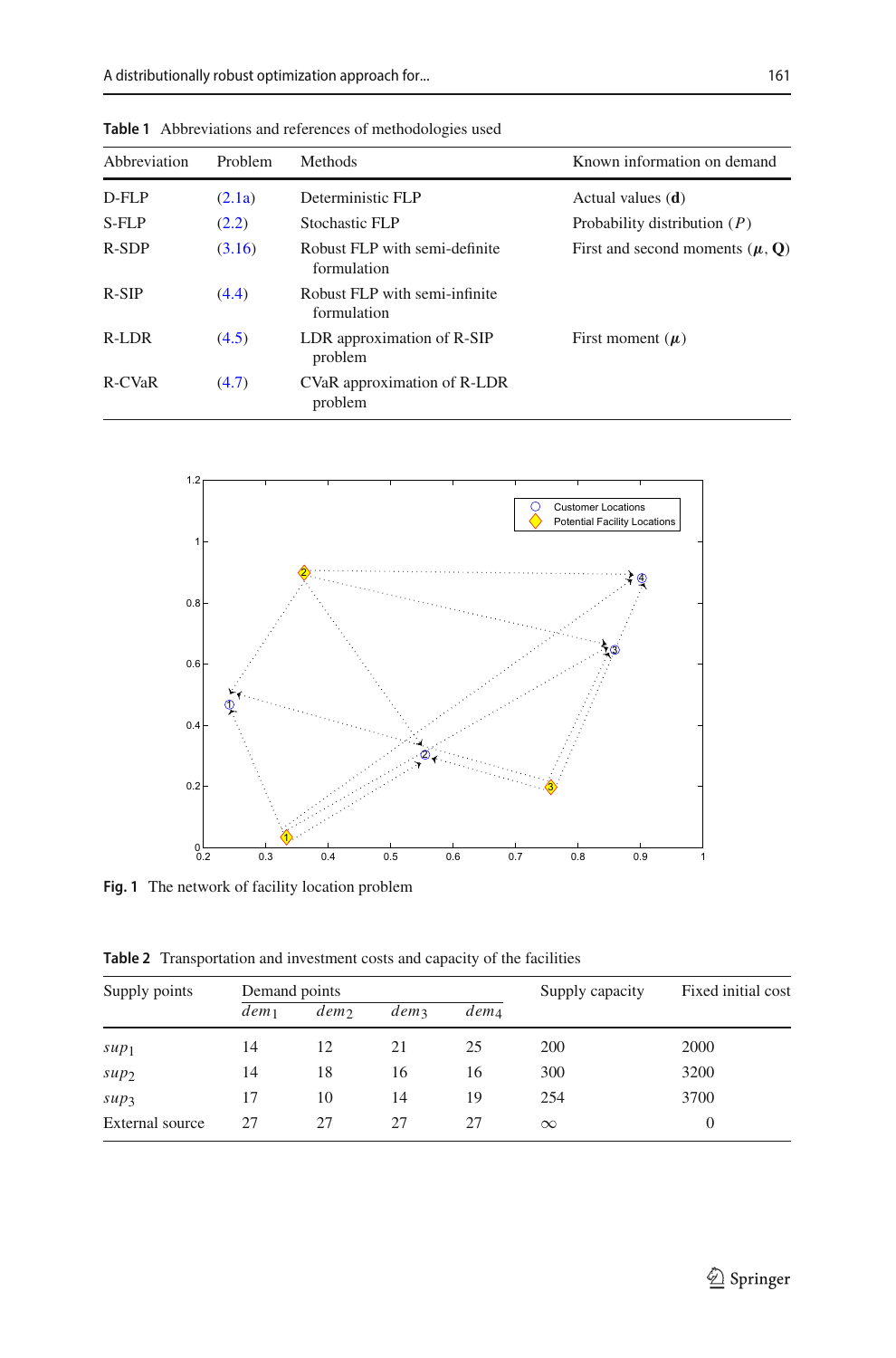| Facility<br>Decision | Possible FL decisions<br>$sol_1$ | solo     | $sol_3$  | $sol_4$                    | sols | $\mathcal{S}ol6$ | Sol7     | solg     |
|----------------------|----------------------------------|----------|----------|----------------------------|------|------------------|----------|----------|
| $z_1$                | $\theta$                         |          |          |                            |      |                  |          |          |
| Z <sub>2</sub>       | $\theta$                         | $\theta$ |          |                            |      | $\theta$         |          |          |
| $Z_3$                |                                  |          | $\Omega$ |                            |      |                  |          |          |
| Cost                 | 100.132.1                        | 56,012.3 | 47,851.8 | 13,723.6 64,639.2 21,349.9 |      |                  | 13,829.1 | 15,507.8 |

<span id="page-21-0"></span>**Table 3** Worst expected cost associated with each possible facility location decision

 $\mu = (150, 150, 100, 100)$ . Moreover, in the SDP formulation of the problem, we are also provided with the second moment information of the uncertain demand

$$
\mathbf{Q} = \begin{pmatrix} 22669.34 & 22511.07 & 15038.4 & 15026.78 \\ 22511.07 & 22551.57 & 15000.53 & 14988.58 \\ 15038.4 & 15000.53 & 10045.48 & 10013.84 \\ 15026.78 & 14988.58 & 10013.84 & 10031.04 \end{pmatrix}
$$

Under the assumption of available first and second moments, we formulate the problem as a robust SDP (R-SDP). Since the problem size is small, we first consider all combinations of the possible facility location decisions  $(2^3)$  possible combinations of *z*). For each potential solution, the full R-SDP problem  $(3.16)$  is constructed by including all of the extreme points of the dual transportation polytopes [obtained by using the signature method in Balinski and Rispol[i](#page-30-31) [\(1993](#page-30-31))]. The full R-SDP problem is then solved for each potential solution and comparisons between the total cost of each decision are provided in Table [3.](#page-21-0)

Note that the very high costs of certain facility location solutions, such as with  $z = [0, 0, 0]$  or  $z = [0, 0, 1]$ , are due to the high costs of using the external facility when the total (random) demand exceeds the capacity of the built facilities. It can be observed that solution number 4, i.e.,  $z = (0, 1, 1)$  has the least cost and therefore is optimal (and is highlighted in bold in Table [3\)](#page-21-0).

In order to illustrate the performance of the proposed constraint generation algorithm for the R-SDP formulation, we first fixed the facility decisions to  $z = (1, 1, 1)$ . In each run, the problem was initiated by randomly selecting one of the SDP constraints corresponding to one of the extreme points of the dual transportation problem. We recorded the objective value after each iteration of the constraint generation process. Figure [2](#page-22-0) summarizes the objective value after each iteration of the algorithm (by taking the average over 100 runs, each with a different starting point). It can be observed that the convergence of the constraint generation algorithm to the optimal value takes place after around 15 iterations.

After finding the optimal solution for a fixed facility location decision **z**, the next step of the proposed solution method is to find the optimal **z** using GA. However, this is not necessary for this small instance as it has only 8 possible solutions.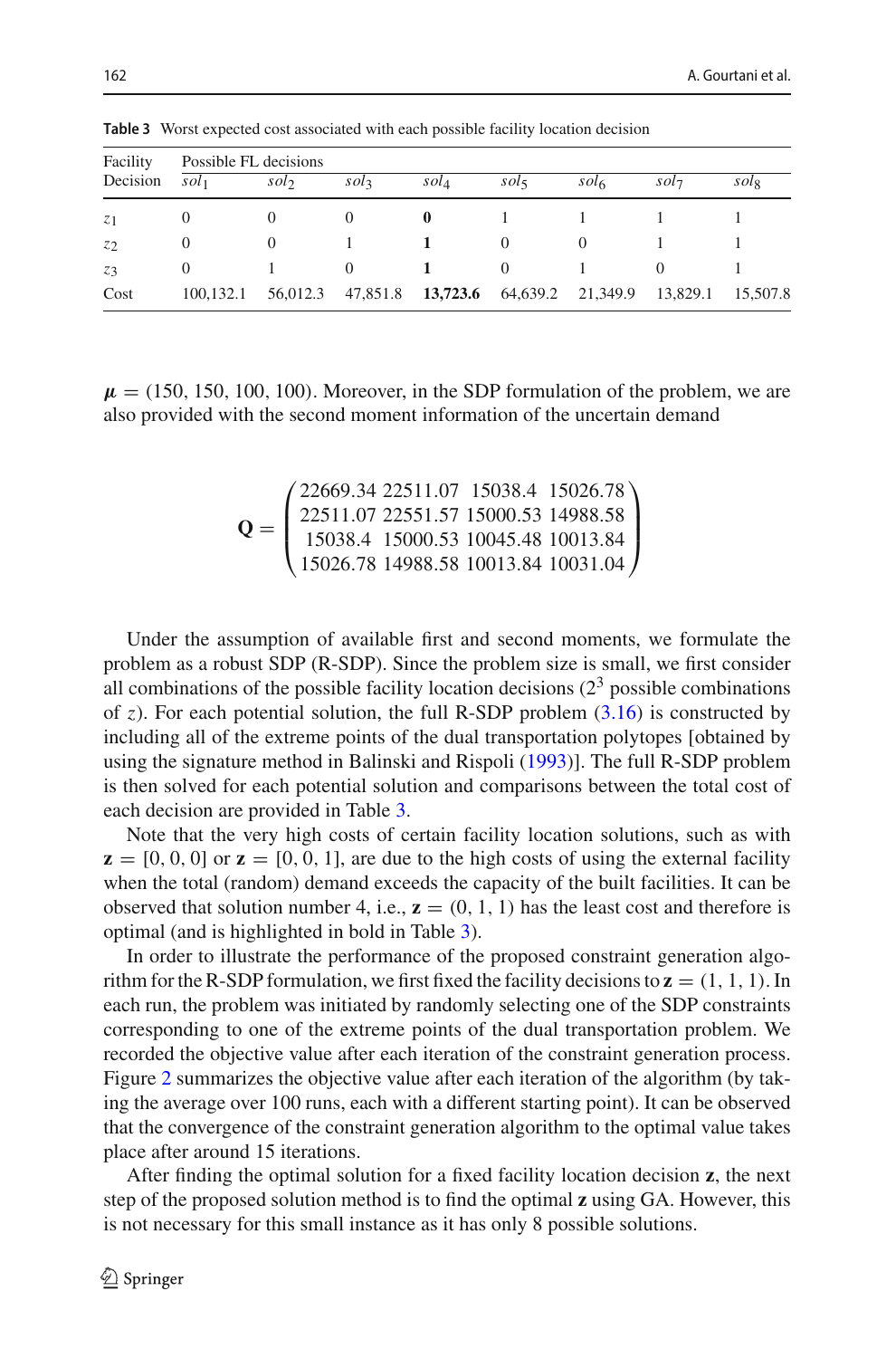

<span id="page-22-0"></span>**Fig. 2** Convergence of the constraint generation algorithm solutions

<span id="page-22-1"></span>

| Models  |          | Total cost     |       |                       |
|---------|----------|----------------|-------|-----------------------|
|         | $z_1$    | z <sub>2</sub> | $z_3$ |                       |
| D-FLP   |          |                |       | 12,300.00             |
| $R-SDP$ | $\Omega$ |                |       | 13,723.61             |
| $R-SIP$ |          |                |       | 15,641.42             |
| R-LDR   |          |                |       | 15,781.42             |
|         |          |                |       | Optimal FLP decisions |

## **5.1.1 Robust SIP formulation**

Let us assume that we are only given the first moment information  $\mu$  and the second moment *Q* is unknown. We implement the second proposed method and formulate the FLP as a semi-infinite program. For assessing the quality of LDR approximation (R-LDR) of the "true" robust SIP (R-SIP) solution, we limit the support set of the random demand for each customer to 2000 values generated from the uniform distribution  $U(0, 250)$ . We then solve the full R-SIP and its R-LDR approximation over this support set. As shown in Table [4,](#page-22-1) the R-LDR solution provides an upper bound approximation with 0.9% deviation from the original R-SIP solution. For comparison purposes, we also solve the deterministic version of the instance by assuming that the demand values are known and given by  $\mu$ . The solution from the deterministic problem (D-FLP) is then benchmarked against the robust solution in Table [4.](#page-22-1)

The deterministic solution is to install just enough capacity to meet the predicted (assumed to be known) demand values by locating facilities 1 and 2. In other words, the D-FLP solution provides no flexibility for possible variation in future demand. The robust solutions, on the other hand, offers to install the facilities with a higher total capacity at a higher total cost (i.e., constructing facilities 2 and 3 in the R-SDP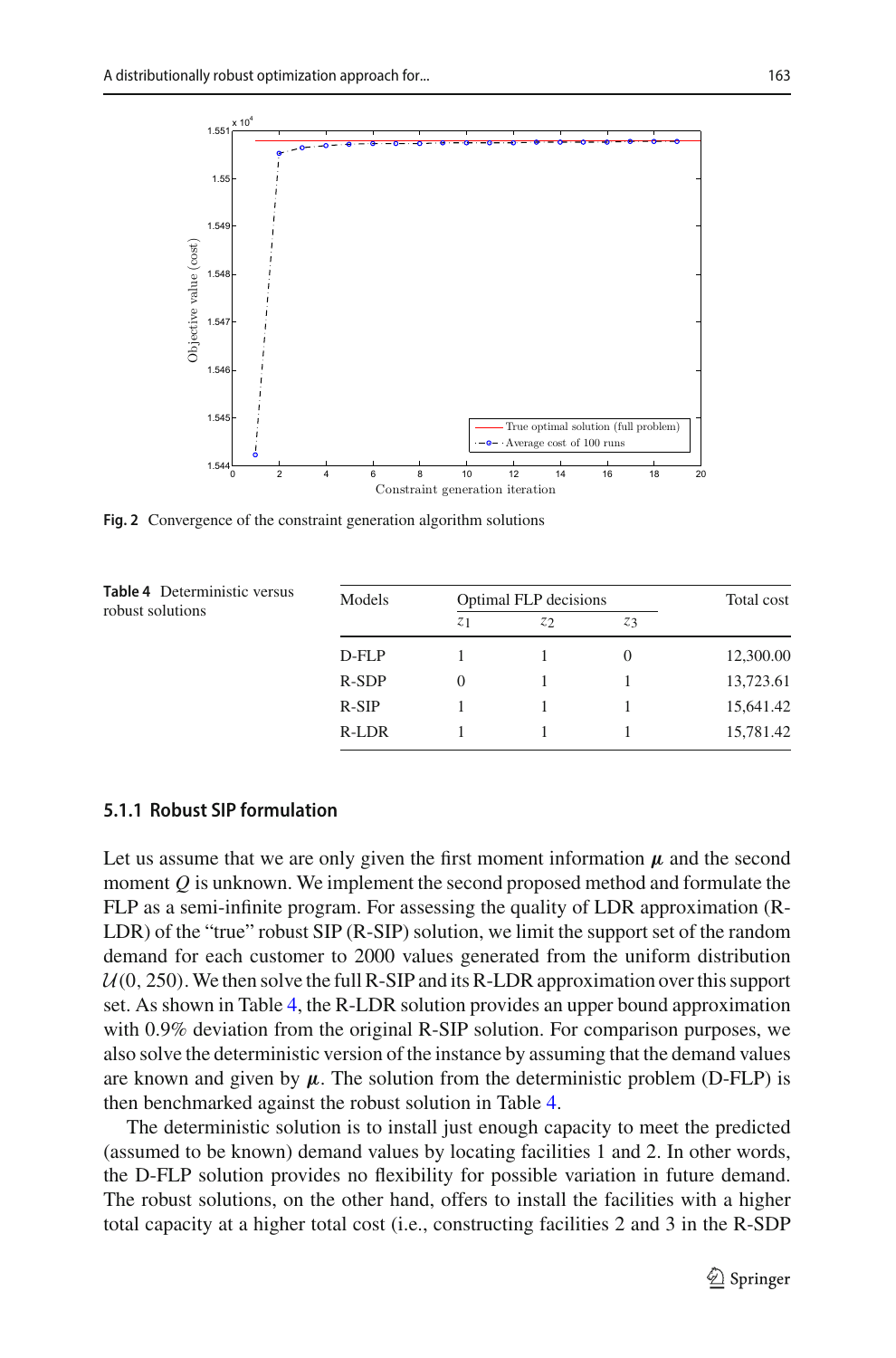

<span id="page-23-0"></span>**Fig. 3** CVaR approximation of R-LDR problem for various  $\beta$  values

case and all facilities in the R-SIP case), to hedge against the risk of not meeting the customer demand.

In the next step, we implement the proposed CVaR approximation (R-CVaR) of the R-LDR solution. Using the same support set of 2000 values, we solved the R-CVaR approximation with various  $\beta$  values. The results are presented in Fig. [3.](#page-23-0) It can be observed that the CVaR solution approximates the R-LDR optimal solution consistently and without any error for  $\beta \geq 0.7$ .

#### **5.1.2 Discretization through sampling**

The complexity of the R-LDR and R-CVaR schemes increases as the number of scenarios increases. As described in Sect. [4.4,](#page-17-0) one way to resolve this issue is to use sample approximation (SA) for R-LDR and sample average approximation for R-CVaR. These involve drawing i.i.d samples from the underlying distribution of the uncertainty. In the case of the first instance, we have chosen the samples from the same support set used to run the full R-SIP tests. To assess the quality of sample approximation, we solve R-SIP, R-DLR and R-CVaR using various sample sizes. For each sample size, we carried out 1000 independent runs. The  $\beta$  value for all of the CVaR instances was set to 0.99. The normalized deviation of the sample approximations of all problems from the true robust (full R-SIP) solution is shown in Fig. [4](#page-24-0) for various choices of the sample sizes.

It can be observed that, for each sample size, the mean deviation of R-CVaR and R-LDR solutions from the true robust solution is very similar. They range from -0.4% to 0.9% of the true solution. (Here 0.9% deviation means that the approximate solution is 0.9% higher than the true value of the robust solution.) We can also see that the sample approximation of R-CVaR and R-LDR converges to the full R-LDR solution as the sample size increases. Furthermore, the sampling method applied to R-SIP provides a very good approximation of the true solution even for small sample sizes.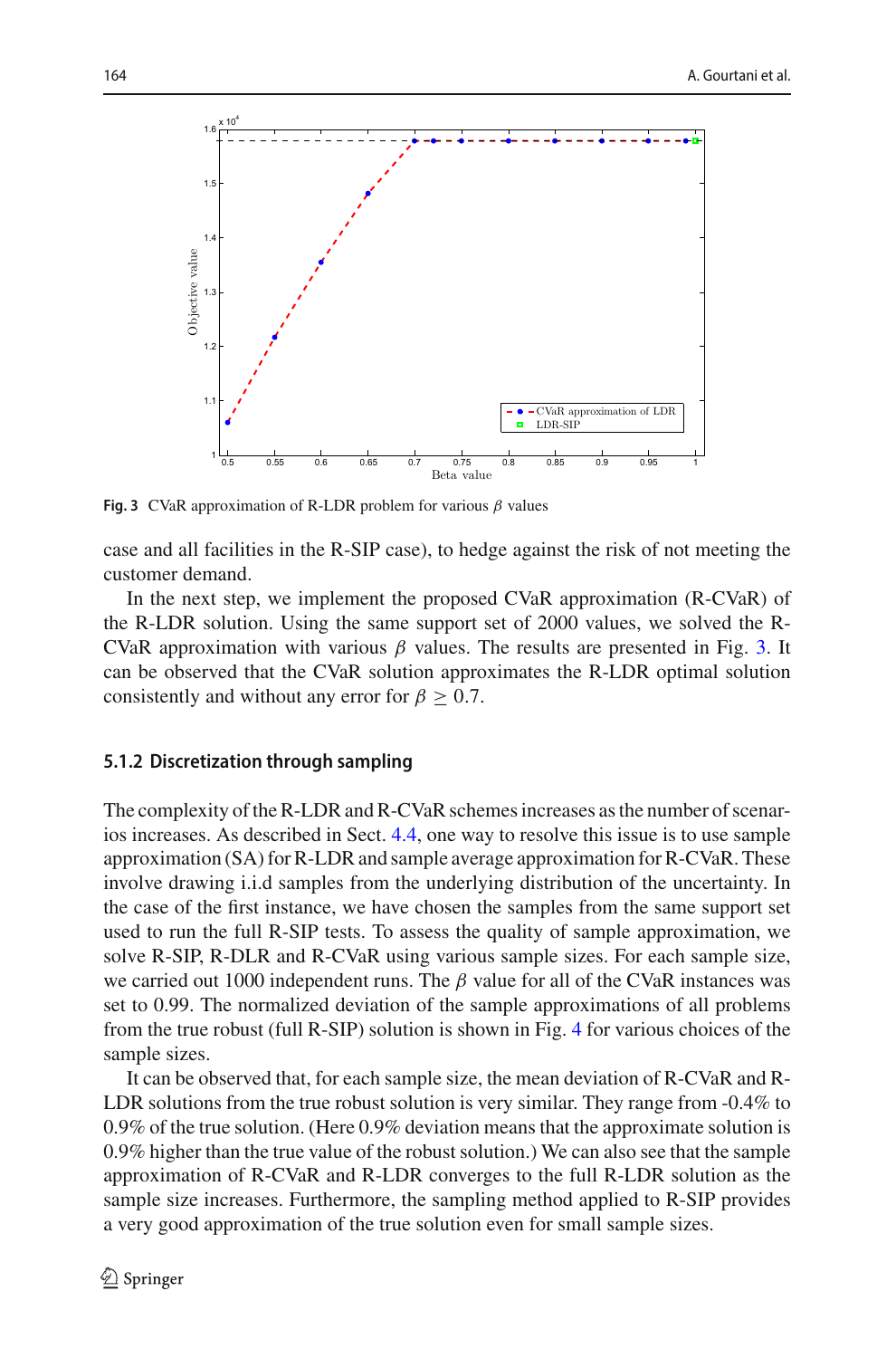

<span id="page-24-0"></span>**Fig. 4** Normalized deviation of approximation problems from the true robust solution



<span id="page-24-1"></span>**Fig. 5** Average computation time

The average computation times for 1000 runs of each sample size are shown in the graph below (Fig. [5\)](#page-24-1).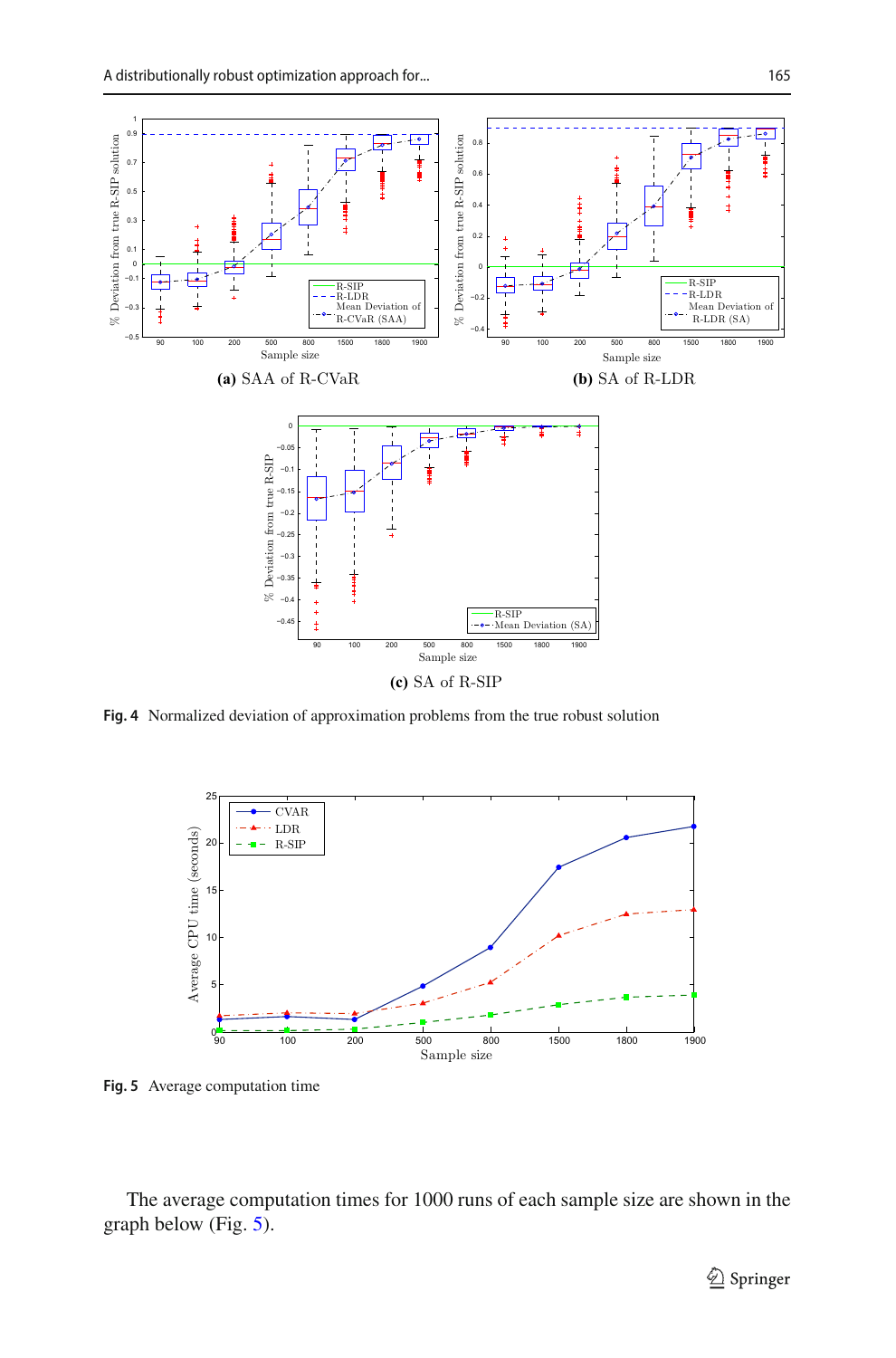### <span id="page-25-0"></span>**5.2 Medium size test instances**

In this section, we consider a set of larger facility location problems. Test instances are selected from those existing in the literature. We have modified and used test problems presented by Díaz and Fernánde[z](#page-30-32) [\(2002](#page-30-32)) for the single-source capacitated facility location problem.<sup>3</sup> The first 6 instances consist of networks of 10 potential facility locations and 20 customer demand points. The network size is increased twice in the last instance to observe how the computational time increases. We have used the given demand values in test instances as the first moment of the customer demand distribution. The second moment matrix for the SDP formulation was randomly generated.<sup>4</sup>

#### **5.2.1 SDP formulation**

The test results for the medium size instances are presented in Table [5.](#page-26-0) The first two columns show the test instances from Díaz and Fernánde[z](#page-30-32) [\(2002\)](#page-30-32) and their corresponding network sizes. The third and fourth columns show the optimal solution **z** and the corresponding SDP objective values. Columns 5–7 show the CPU computational time while column 8 shows the optimal value of the corresponding deterministic facility location problem as defined in Model 2.

We can see from column 7 that it took between 2–4 hours to run the instances with 20 customers and 10 facilities. This increases sharply to over 11 hours for instance *p*<sup>7</sup> and 22 hours for instance *p*<sup>18</sup> when the number of customers and facilities are increased to (30, 15) and (40, 20), respectively. The total CPU times are broken down to the time to (iteratively) run the SDPs and to perform row generations (i.e., to identify violating constraints). We can see that most of the computational time is on solving the SDPs. In theory, the SDP models [\(3.9\)](#page-9-2) and [\(3.16\)](#page-11-1) can be solved in polynomial times for fixed numbers of facilities and customers since the problem has a linear objective function with a polynomial number of SDP constraints. While we have made a contribution in transforming the two-stage stochastic, minimax, integer optimization problem into a single-level SDP optimization problem, we acknowledge that there are still drawbacks in the framework. Specifically, despite recent developments in SDP programming, problems  $(3.9)$  and  $(3.16)$  do not scale well with the number of facilities and the number of customers due to the fast growth in the number of SDP constraints. For practical purposes with larger instances, if being able to find a reasonably robust solution is more crucial than optimality, our framework is still applicable and what we need to do is to set the time limits on the constraint generation algorithm and the genetic algorithms.

The numerical scheme for solving the SDP contains several fine tuning parameters. First of all, the stopping condition for the row generation algorithm is triggered either

<span id="page-25-1"></span><sup>3</sup> Available at [http://www-eio.upc.edu/~elena/sscplp/index.html.](http://www-eio.upc.edu/~elena/sscplp/index.html) Here, we note that the facility location model in Día[z](#page-30-32) and Fernández [\(2002](#page-30-32)) is slightly different from Model 2 in that the authors restrict one facility to each customer, which is not appropriate in our case due to demand uncertainty. In addition, our model includes an external source which can be used if the (uncertain) demand exceeds the supply. The serving cost from the external source is set as  $C = 1.2$  max *i*,  $jc_{ij}$ .

<span id="page-25-2"></span><sup>4</sup> We use default Matlab function "gallery('randcorr',m)" to generate the correlation matrix and the standard deviations is set equal to 0.04 times the first moments.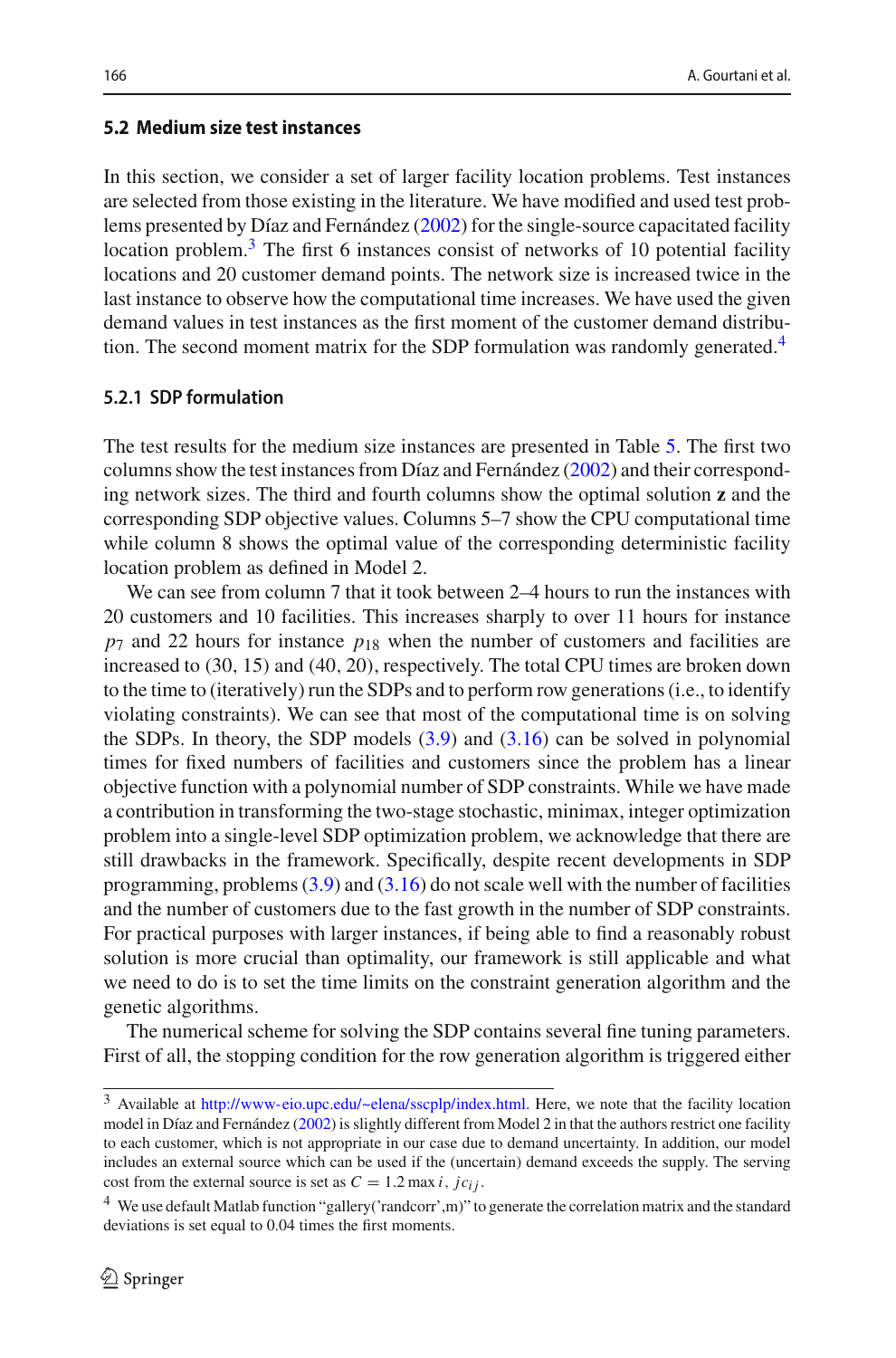| Test $#$       | Size $(m, n)$                                                                      | Optimal robust decisions $(z)$            | SDP solution | CPU(s) |      |        | D-FLP   |
|----------------|------------------------------------------------------------------------------------|-------------------------------------------|--------------|--------|------|--------|---------|
|                |                                                                                    |                                           |              | SDP    | g    | Total  |         |
|                | (20, 10)                                                                           | [1101101110]                              | 1814.62      | 14,251 | 1789 | 16,143 | 1810.86 |
| P <sub>2</sub> |                                                                                    | [1001001111]                              | 3903.44      | 11,563 | 1673 | 13,337 | 8915.73 |
|                |                                                                                    | [0000000000]                              | 4218.68      | 7028   | 737  | 7858   | 4218.6  |
|                |                                                                                    | [001000100]                               | 1746.66      | 7223   | 830  | 8136   | 1746.42 |
| Ρ5             |                                                                                    | [1100111011]                              | 4377.84      | 13,012 | 1685 | 14,797 | 4375.87 |
| P <sub>6</sub> | $\begin{array}{l} (20,10) \\ (20,10) \\ (20,10) \\ (20,10) \\ (20,10) \end{array}$ | [11011111110]                             | 2221.55      | 13,441 | 1725 | 15,266 | 2172.59 |
|                | (30, 15)                                                                           | [010111001010010]                         | 4419.46      | 39,980 | 2262 | 42,343 | 1166.64 |
| $p_{18}$       | (40, 20)                                                                           | $[0 0 0 0 0 0 0 0 0 0 0 0 0 0 1 1 0 0 0]$ | 8822.93      | 81,427 | 2389 | 83,924 | 8624.18 |

<span id="page-26-0"></span>Table 5 Robust facility location solutions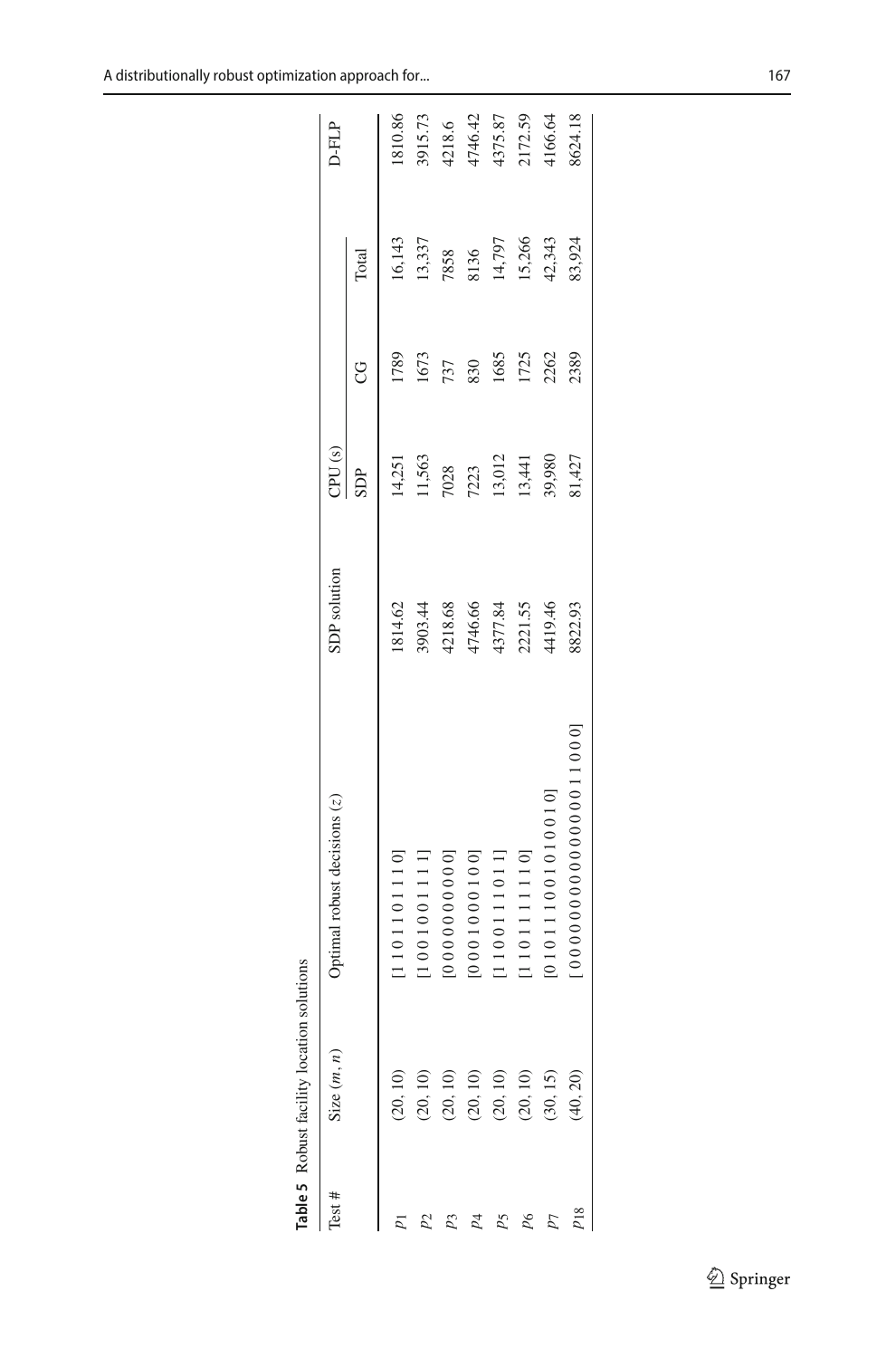when a maximum of 100 SDP constraints are added or when the additional constraints do not lead to more than 0.1% changes on the objective value in the 5 consecutive iterations. Second, the number of iterations in the alternating procedure for finding violating constraints is set at most 100 iterations. We implement the constraint generation and utilize the built-in Matlab GA algorithms with mostly default settings except that the GA population size is set to 30 with stopping criteria of a maximum of 10 generations. The population size is the number of solutions under consideration at any point by the GA algorithm to perform various operations in order to produce further solutions. The parameters are set to balance between the run time and the quality of the solutions. All the numerical tests are run in MATLAB R2015b utilizing SeDuMi and Cplex LP solvers version 12.6.

For comparison purposes, we also include the deterministic solutions of the instances in the table above on column 8. As expected, most of the robust solutions have higher costs than deterministic facility decisions as a result of installing higher total capacities, although the lower cost of D-FLP solutions comes at the expense of non-flexibility of the facility decisions against the fluctuation in future customer demand. The only exception is on instance  $p_2$ . Here, we note that the row generation algorithm have some stopping criteria and the reported SDP solutions might not be the "true optimal" solutions should we have enough computational power to solve the big SDPs with all the constraints included.

In order to verify the performance of GA, we compare its solutions with the exhaustive search technique where the objective values for every combination of **z** are evaluated in order to find the optimal solutions. This exhaustive search is only doable when *n* is small enough, i.e.,  $n = 10$  in the first 6 instances. We found that the solution obtained from GA matched the optimal solution in the first 5 instances while the optimality gap for instance  $p_6$  is quite small at  $1.5\%$  $1.5\%$  $1.5\%$ <sup>5</sup>

### **5.2.2 SIP formulation**

We now reconsider the problem instance  $p_5$  and assume that the only available information on demand uncertainty is the first moment of the distribution  $\mu$ . The R-SIP framework is then used to construct and solve this problem. As before, we limit the support set of the random variable *ξ* to 200 uniformly generated random values. For comparison purposes, we summarize the full R-SIP solution to this problem along with those from D-FLP, S-FLP and full R-SDP versions of the problem in Table [6](#page-28-0) below.

It can be observed that R-SIP offers a more flexible solution by installing a higher level of supply capacity. This, of course, comes at the expense of a higher total expected cost. Also, as we include progressively less information on the uncertainty in our models, the solution becomes more and more robust (higher levels of supply capacity installed), which is intuitively sensible.

<span id="page-27-0"></span><sup>5</sup> Despite the consistent performance of GA in finding the optimal solution in these instances, in theory an optimal solution cannot be guaranteed. However, in practice, the "local" solutions obtained using GA are often of high quality. For instance  $p_3$ , the robust solution coincides with the deterministic solution at  $z = 0$ . This is because the facility building fixed costs dominate the serving costs from the external source.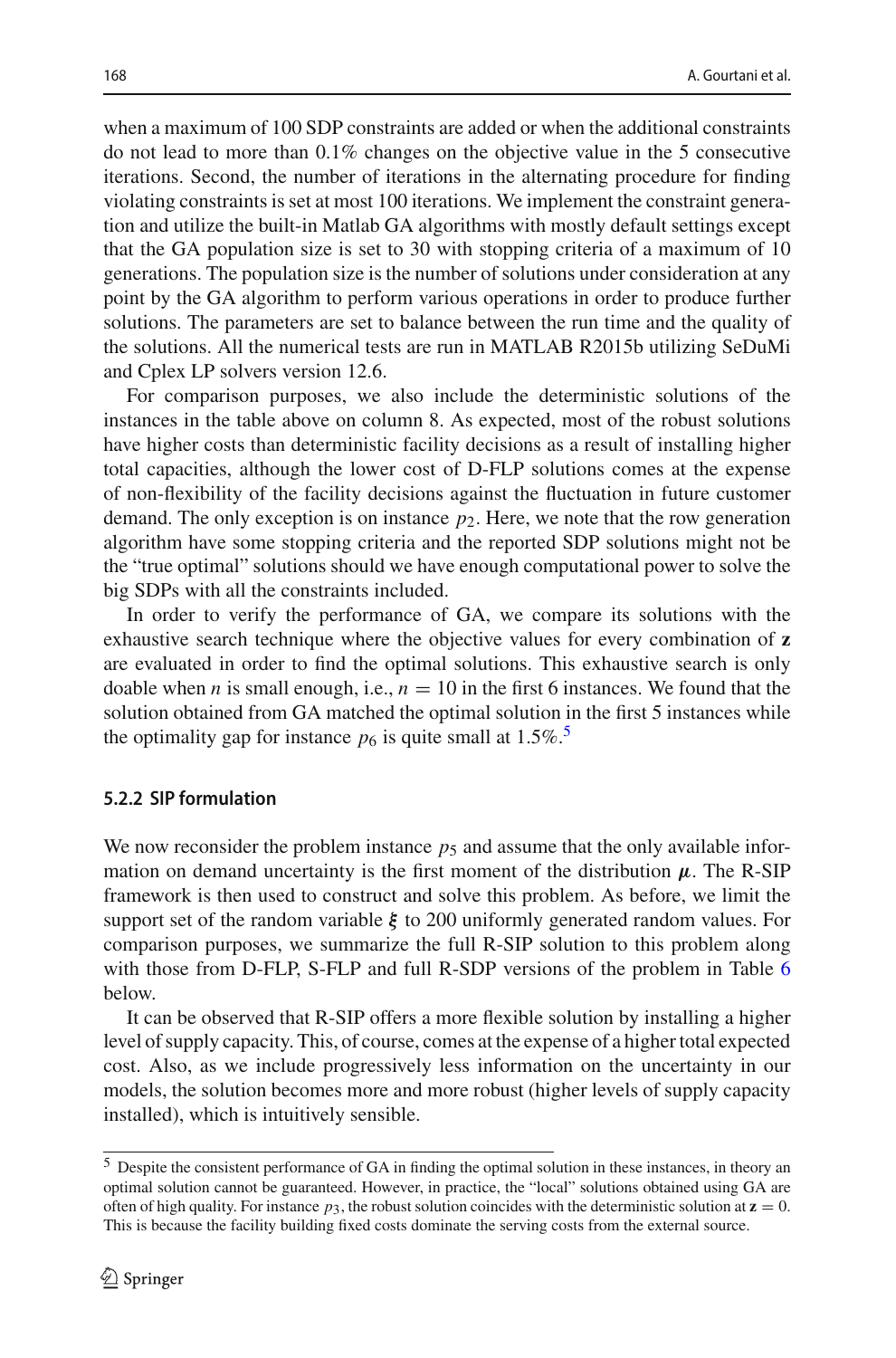| Model   | Available<br>information | Optimal FLP decisions |       |          |          |          |                |                | Total<br>cost | Installed<br>capacity |          |         |     |
|---------|--------------------------|-----------------------|-------|----------|----------|----------|----------------|----------------|---------------|-----------------------|----------|---------|-----|
|         |                          | $z_{1}$               | $z_2$ | Z3       | 7.4      | $z_{5}$  | $z_{6}$        | $z_{7}$        | 78            | Z9                    | $z_{10}$ |         |     |
| D-FLP   | $\mathbf{d}$             |                       |       | $\Omega$ | $\Omega$ | $\Omega$ | $\overline{1}$ | $\sim$ 1       | $\frac{1}{2}$ |                       |          | 4417.26 | 458 |
| S-FLP   | P                        |                       |       | $\Omega$ |          |          | $\overline{1}$ | $\overline{1}$ | $\Omega$      | $\overline{1}$        | $\Omega$ | 4495.33 | 462 |
| R-SDP   | $(\mu, Q)$               |                       |       | $\Omega$ | $\Omega$ |          |                |                | - 1           | $\mathbf{1}$          | $\Omega$ | 4603.65 | 481 |
| $R-SIP$ | $\mu$                    |                       |       | $\Omega$ | $\Omega$ |          |                |                | - 1           | -1                    |          | 4938.95 | 511 |

<span id="page-28-0"></span>**Table 6** FLP solutions for various methodologies



<span id="page-28-1"></span>**Fig. 6** Deviation of approximation solutions from the true robust solution

Having solved the full R-SIP  $p_5$ , we consider sample approximation of the R-SIP, R-LDR and R-CVaR. Various sample sizes are used for each problem, and we repeat each test for 100 times. The normalized deviation from the full R-SIP solution is computed and presented in Fig. [6.](#page-28-1)

It can be observed that, in all models, the sampling scheme results in approximation of the true robust solution (R-SIP) with a very low error (with  $<$  3% mean deviation). Moreover, in the case of smaller sample sizes, the CVaR model performs much better than the other two models and has a mean deviation of  $< 0.5\%$ .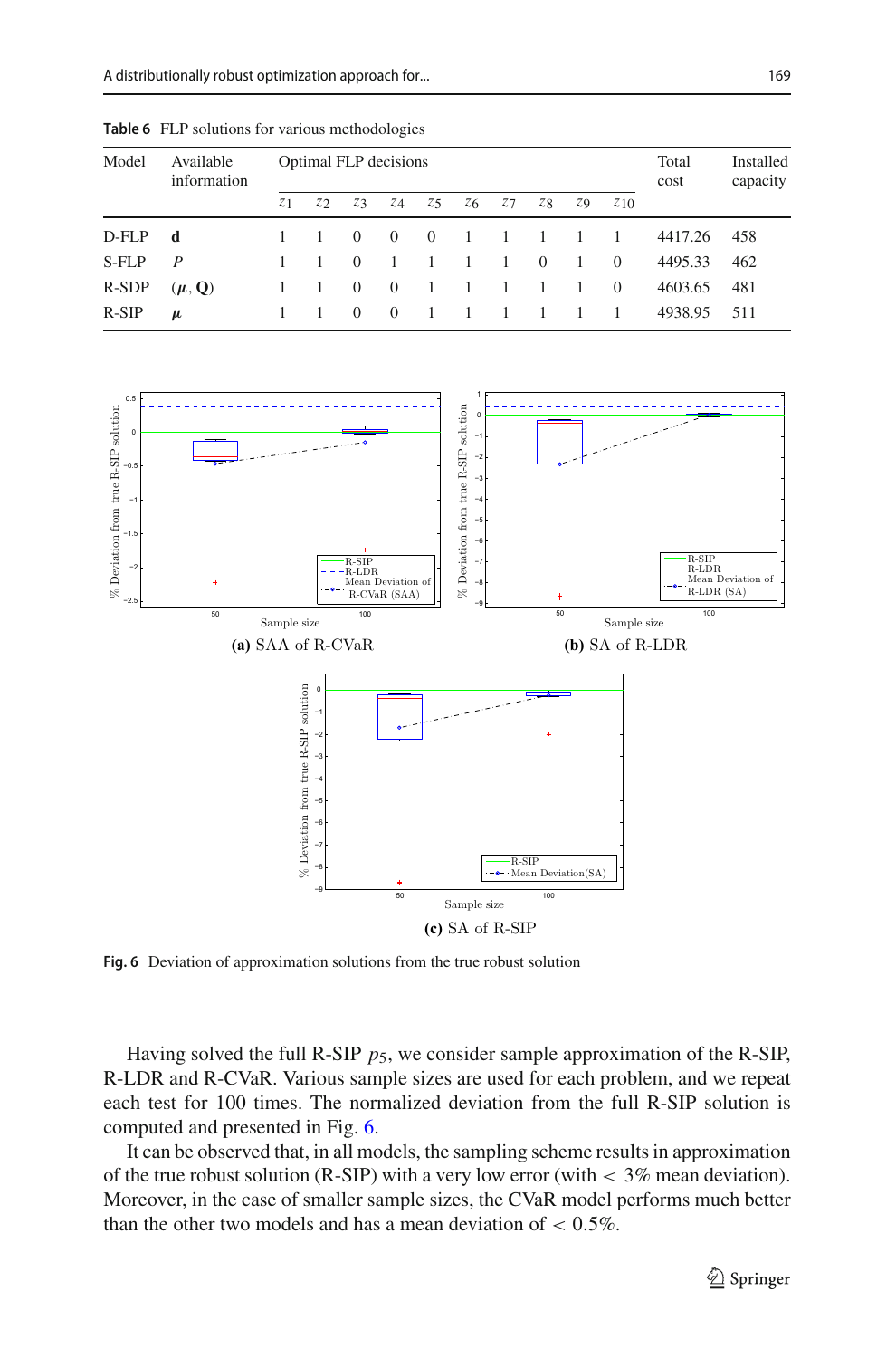# <span id="page-29-2"></span>**6 Conclusion**

In this paper, we consider a capacitated facility location problem with customer demand uncertainty and propose a two-stage distributionally robust model for the problem to tackle the issue of incomplete information on the true distribution of the uncertainty.We construct the uncertainty set using the moments information associated with the distribution of the random demands. Two numerical methods are proposed based on the available moment information. Specifically, we first formulate the robust problem as a semi-definite program on the basis of the first and the second moments which is then solved by using a constraint generation algorithm. Moreover, we formulate the robust problem as a semi-infinite program for the case that only the first moment information is given. The semi-infinite program is then solved by approximation using a linear decision rule, CVaR and Monte Carlo sampling. Finally, we carry out numerical tests for a small instance and also for some medium-sized instances taken from the literature. In each case, the distributionally robust solutions offer the flexibility in hedging against uncertainty compared to the deterministic and the stochastic solutions.

In the future, it would be interesting to study the possibility of extending the results and methodologies presented in this paper to include uncertainty in supply, multistage problems, and the competition in the market. Also, we would like to explore the problem structure to enhance the solution algorithms for a better performance in largescale instances. Another open direction is to apply the proposed methodologies and numerical schemes to the practical problems with similar structure and characteristics such as uncertain supply and demand. Some examples related to the energy industry could include the wind farm site location problem and liquefied natural gas storage facility location problems.

**Acknowledgements** Thanks are due to two anonymous reviewers for their valuable comments. The second author acknowledges the funding support from the Engineering and Physical Sciences Research Council (Grant EP/P021042/1).

**Open Access** This article is licensed under a Creative Commons Attribution 4.0 International License, which permits use, sharing, adaptation, distribution and reproduction in any medium or format, as long as you give appropriate credit to the original author(s) and the source, provide a link to the Creative Commons licence, and indicate if changes were made. The images or other third party material in this article are included in the article's Creative Commons licence, unless indicated otherwise in a credit line to the material. If material is not included in the article's Creative Commons licence and your intended use is not permitted by statutory regulation or exceeds the permitted use, you will need to obtain permission directly from the copyright holder. To view a copy of this licence, visit [http://creativecommons.org/licenses/by/4.0/.](http://creativecommons.org/licenses/by/4.0/)

# **References**

<span id="page-29-3"></span>Anderson E, Xu H, Zhang D (2014) Confidence levels for cvar risk measures and minimax limits. Business Analytics Working Paper Series, University of Sydney, Australia

<span id="page-29-0"></span>Averbakh I, Berman O (1997) Minimax regret p-center location on a network with demand uncertainty. Locat Sci 5(4):247–254

<span id="page-29-1"></span>Averbakh I, Berman O (2000) Minmax regret median location on a network under uncertainty. INFORMS J Comput 12(2):104–110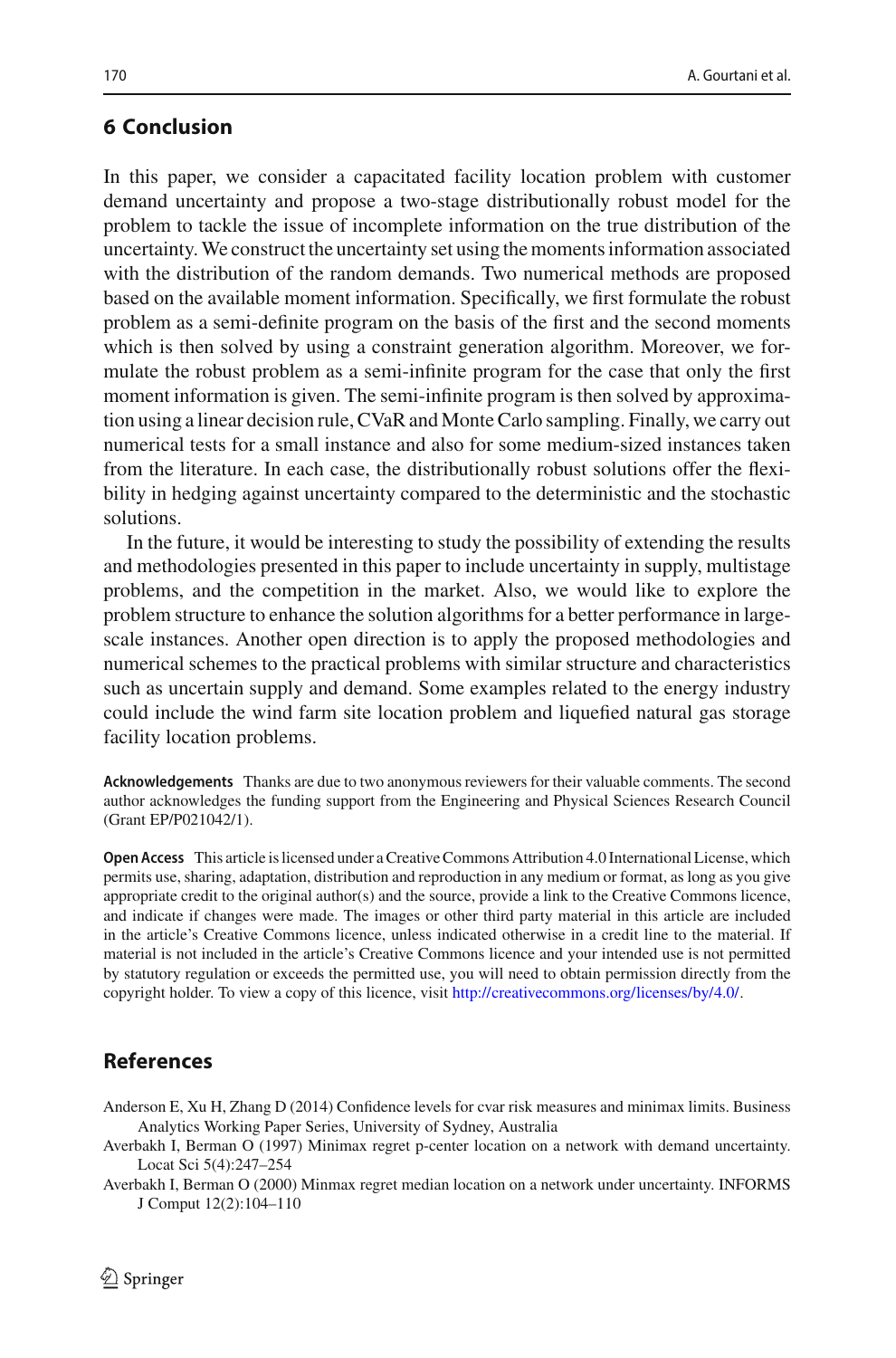- <span id="page-30-31"></span>Balinski ML, Rispoli FJ (1993) Signature classes of transportation polytopes. Math Program 60(1–3):127– 144
- <span id="page-30-17"></span>Balinski ML, Russakoff A (1984) Faces of dual transportation polyhedra. In: Mathematical programming at Oberwolfach II. Springer, Berlin, pp 1–8
- <span id="page-30-23"></span>Ben-Tal A, Goryashko A, Guslitzer E, Nemirovski A (2004) Adjustable robust solutions of uncertain linear programs. Math Program 99(2):351–376
- <span id="page-30-15"></span>Bertsimas D, Sethuraman J (2000) Moment problems and semidefinite optimization. In: Handbook of semidefinite programming. Springer, Berlin, pp 469–509
- <span id="page-30-21"></span>Bonami P, Günlük O, Linderoth J (2018) Globally solving nonconvex quadratic programming problems with box constraints via integer programming methods. Math Program Comput 10(3):333–382
- <span id="page-30-27"></span>Calafiore G, Campi MC (2005) Uncertain convex programs: randomized solutions and confidence levels. Math Program 102(1):25–46
- <span id="page-30-28"></span>Calafiore GC, Campi MC (2006) The scenario approach to robust control design. IEEE Trans Autom Control 51(5):742–753
- <span id="page-30-29"></span>Campi MC, Garatti S (2011) A sampling-and-discarding approach to chance-constrained optimization: feasibility and optimality. J Optim Theory Appl 148(2):257–280
- <span id="page-30-20"></span>Chen J, Burer S (2012) Globally solving nonconvex quadratic programming problems via completely positive programming. Math Program Comput 4(1):33–52
- <span id="page-30-5"></span>Conde E (2007) Minmax regret location-allocation problem on a network under uncertainty. Eur J Oper Res 179(3):1025–1039
- <span id="page-30-1"></span>Daskin MS (2008) What you should know about location modeling. Naval Res Logist 55(4):283–294
- <span id="page-30-0"></span>Daskin MS (2011) Network and discrete location: models, algorithms, and applications. Wiley, London
- <span id="page-30-19"></span>Davis L (1991) Handbook of genetic algorithms. Van Nostrand Reinhold Company. ISBN-10: 0442001738
- <span id="page-30-7"></span>Delage E, Ye Y (2010) Distributionally robust optimization under moment uncertainty with application to data-driven problems. Oper Res 58(3):595–612
- <span id="page-30-18"></span>Derinkuyu K, Pınar M (2006) On the s-procedure and some variants. Math Methods Oper Res 64(1):55–77
- <span id="page-30-32"></span>Díaz JA, Fernández E (2002) A branch-and-price algorithm for the single source capacitated plant location problem. J Oper Res Soc 53(7):728–740
- <span id="page-30-8"></span>Esfahani PM, Kuhn D (2018) Data-driven distributionally robust optimization using the wasserstein metric: performance guarantees and tractable reformulations. Math Program 171(1–2):115–166
- <span id="page-30-22"></span>Gondzio J, Yildirim EA (2018) Global solutions of nonconvex standard quadratic programs via mixed integer linear programming reformulations. *arXiv preprint* [arXiv:1810.02307](http://arxiv.org/abs/1810.02307)
- <span id="page-30-12"></span>Goyal SK (1984) Improving vam for unbalanced transportation problems. J Oper Res Soc 35(12):1113–1114
- <span id="page-30-26"></span>Hong LJ, Yang Y, Zhang L (2011) Sequential convex approximations to joint chance constrained programs: a monte carlo approach. Oper Res 59(3):617–630
- <span id="page-30-25"></span>Kuhn D, Wiesemann W, Georghiou A (2011) Primal and dual linear decision rules in stochastic and robust optimization. Math Program 130(1):177–209
- <span id="page-30-14"></span>Landau HJ (1987) Moments in mathematics, vol 37. American Mathematical Society, Providence
- <span id="page-30-4"></span>Lim M, Daskin MS, Bassamboo A, Chopra S (2010) A facility reliability problem: formulation, properties, and algorithm. Naval Res Logist 57(1):58–70
- <span id="page-30-13"></span>Louveaux FV (1986) Discrete stochastic location models. Ann Oper Res 6(2):21–34
- <span id="page-30-11"></span>Love D, Bayraksan G (2015) Phi-divergence constrained ambiguous stochastic programs for data-driven optimization. Technical report, Department of Integrated Systems Engineering, The Ohio State University, Columbus, Ohio
- <span id="page-30-9"></span>Lu M, Ran L, Shen JM (2015) Reliable facility location design under uncertain correlated disruptions. Manuf Serv Oper Manag 17(4):445–455
- <span id="page-30-3"></span>Owen SH, Daskin MS (1998) Strategic facility location: a review. Eur J Oper Res 111(3):423–447
- <span id="page-30-2"></span>ReVelle CS, Eiselt HA (2005) Location analysis: a synthesis and survey. Eur J Oper Res 165(1):1–19
- <span id="page-30-10"></span>Santiváñez J, Carlo HJ (2018) Reliable capacitated facility location problem with service levels. EURO J Transp Logist 7(4):315–341
- <span id="page-30-6"></span>Scarf H, Arrow KJ, Karlin S (1958) A min-max solution of an inventory problem. Stud Math Theory Inventory Prod 10:201–209
- <span id="page-30-16"></span>Shapiro A (2001) On duality theory of conic linear problems. In: Semi-infinite programming. Springer, Berlin, pp 135–165
- <span id="page-30-30"></span>Shapiro A (2003) Monte carlo sampling methods. Handb Oper Res Manag Sci 10:353–425
- <span id="page-30-24"></span>Shapiro A, Nemirovski A (2005) On complexity of stochastic programming problems. In: Continuous optimization. Springer, Berlin, pp 111–146